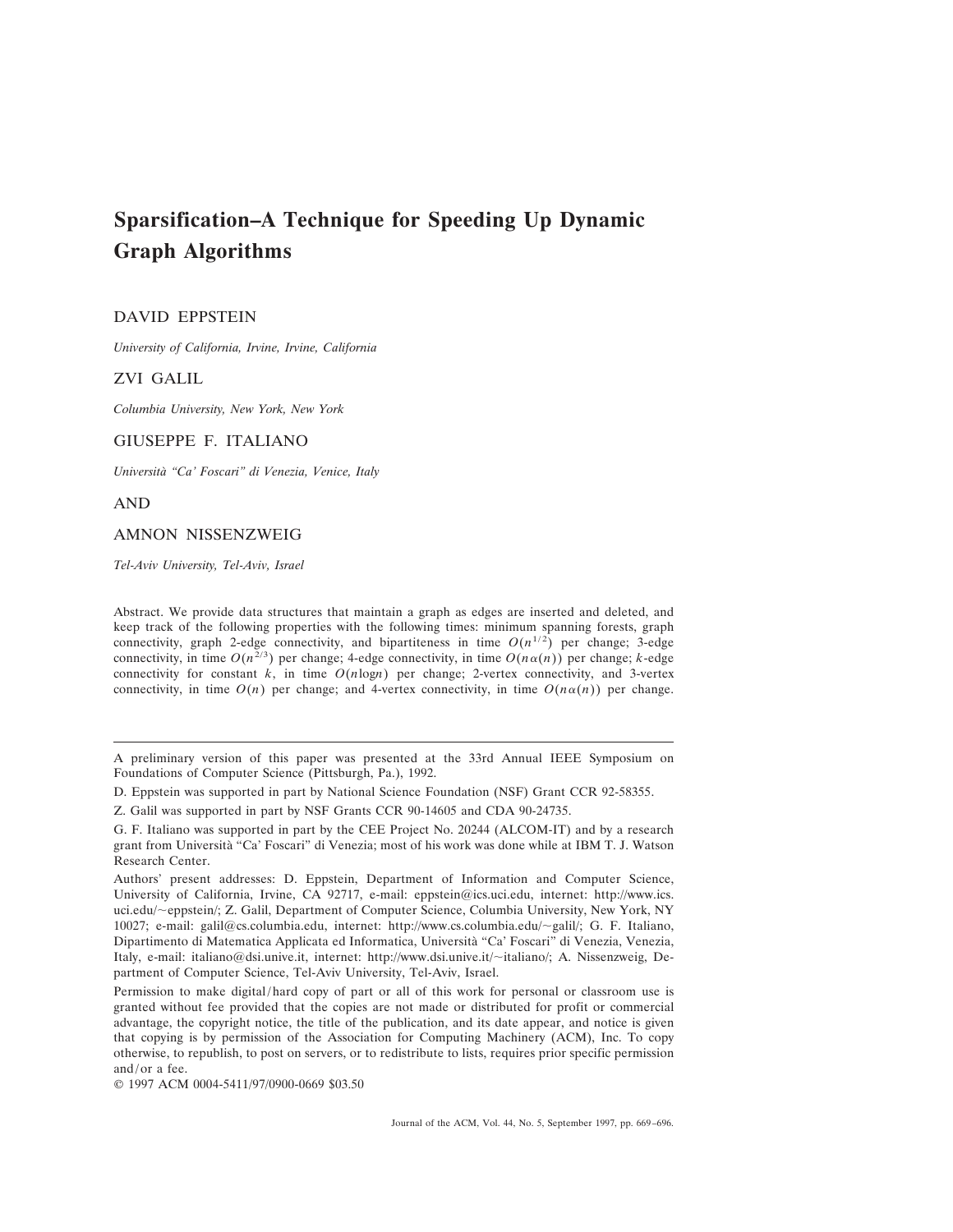Further results speed up the insertion times to match the bounds of known partially dynamic algorithms.

All our algorithms are based on a new technique that transforms an algorithm for sparse graphs into one that will work on any graph, which we call *sparsification.*

Categories and Subject Descriptors: F.2.2 [**Analysis of Algorithms and Problem Complexity**]: Nonnumerical Algorithms and Problems; G.2.2 [**Discrete Mathematics**]: Graph Theory

General Terms: Algorithms

Additional Key Words and Phrases: Dynamic graph algorithms, minimum spanning trees, edge and vertex connectivity

#### 1. *Introduction*

Graph algorithms are fundamental in computer science, and much work has gone into the study of *dynamic* graph algorithms; that is, algorithms that maintain some property of a changing graph more efficiently than recomputation from scratch after each change. If the changes allowed include both edge insertions and deletions, the algorithm is *fully dynamic*; a *partially dynamic* algorithm only allows insertions. Among many problems that have been studied from this point of view, the minimum spanning tree<sup>1</sup> is perhaps the most important. Other recent work has focused on several types of connectivity.<sup>2</sup>

The main contribution of this paper is a new and general technique for designing dynamic graph algorithms, which we call *sparsification*. We use this technique to speed up many fully dynamic graph algorithms. Roughly speaking, when the technique is applicable it speeds up a  $T(n, m)$  time bound for a graph with *n* vertices and *m* edges to  $T(n, O(n))$ ; that is, almost to the time needed if the graph were sparse.<sup>3</sup> Sparsification applies to a wide variety of dynamic graph problems, including minimum spanning forests, edge and vertex connectivity. Using the data structure developed for the dynamic maintenance of a minimum spanning forest, we are able to improve previous bounds also for other problems, such as dynamic matroid intersection problems, sampling the space of spanning trees, and computing the *k* best spanning trees.

The technique itself is quite simple. Let *G* be a graph with *m* edges and *n* vertices. We partition the edges of *G* into a collection of  $O(m/n)$  sparse subgraphs, that is, subgraphs with *n* vertices and  $O(n)$  edges. The information relevant for each subgraph can be summarized in an even sparser subgraph, which we call a *sparse certificate*. We merge certificates in pairs, producing larger subgraphs which we make sparse by again computing their certificate. The result is a balanced binary tree in which each node is represented by a sparse certificate. Each update involves  $log(m/n)$  graphs with  $O(n)$  edges each, instead of one graph with *m* edges. A more careful partition into subgraphs causes each update to involve a sequence of graphs with  $O(n)$  edges total.

We develop three variants of our sparsification technique. We use the first variant in situations where no previous fully dynamic algorithm was known. We

<sup>&</sup>lt;sup>1</sup> See, for example, Eppstein [1994a], Eppstein et al. [1992], Frederickson [1985], and Gabow and Stallman [1985].

<sup>2</sup> See, for example, Di Battista and Tamassia [1990], Frederickson [1997], Galil and Italiano [1992; 1991a; 1991b], Kanevsky et al [1991], La Poutre´ [1991], and Westbrook and Tarjan [1992].

<sup>&</sup>lt;sup>3</sup> Throughout this paper log x stands for max(1,  $log_2 x$ ), so  $log(x)$  is never smaller than 1.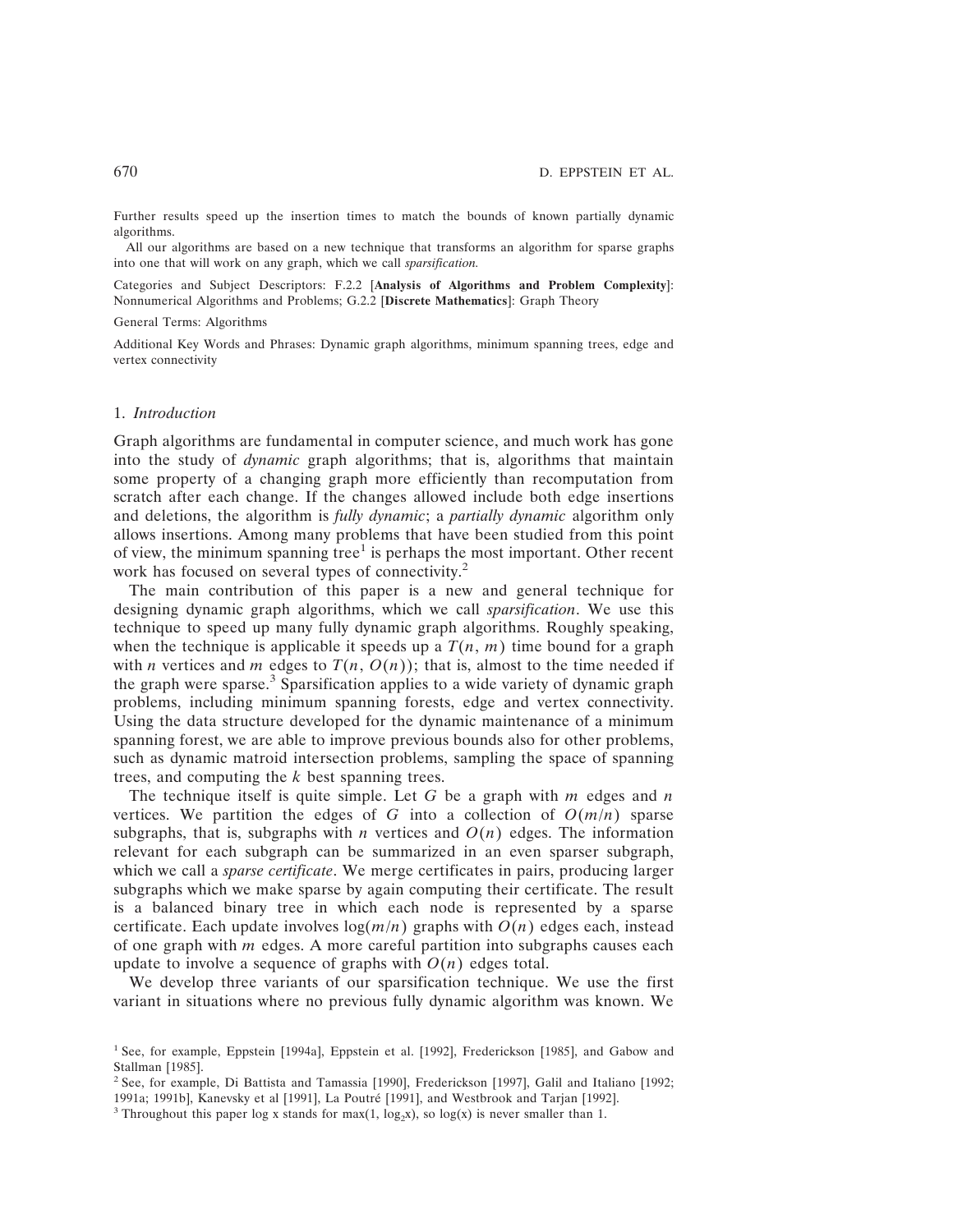use a static algorithm to recompute a sparse certificate in each tree node affected by an edge update. If the certificates can be found in time  $O(m + n)$ , this variant gives time bounds of  $O(n)$  per update.

In the second variant, we maintain certificates using a dynamic data structure. For this to work, we need a *stability* property of our certificates, to ensure that a small change in the input graph does not lead to a large change in the certificates. This variant transforms time bounds of the form  $O(m^p)$  into  $O(n^p)$ .

In the third variant, we perform deletions as in the first variant, and insertions using a partially dynamic algorithm. This leads to insertion times often matching those of known partially dynamic algorithms, together with deletion times similar to those of the first variant.

The remainder of the paper consists of nine sections. Section 2 lists the improved bounds obtained by applying our sparsification technique. In Section 3, we describe an abstract version of sparsification. We first show in Section 4 how sparsification produces a new data structure for maintaining a minimum spanning forest and the connected components of a graph. The same data structure finds applications in other problems, such as finding the *k* smallest spanning trees of a graph, sampling spanning trees and maintaining a color-constrained minimum spanning tree. Next, dynamic edge and vertex connectivity problems are considered in Sections 5 and 6, respectively. We then discuss an application of sparsification to the problem of maintaining information about the bipartiteness of a graph in Section 7. In Section 8, we improve some of our bounds for edge insertions. Finally, Section 9 contains some concluding remarks, and Section 10 lists some open questions.

### 2. *New Results*

We describe algorithms and data structures for the following problems:

- —We maintain the minimum spanning forest of an edge-weighted graph in time  $O(n^{1/2})$  per edge insertion, deletion, or weight change, improving a longstanding  $O(m^{1/2})$  bound [Frederickson 1985]. We can instead take time  $O(\log n)$ per insertion and  $O(n \log(m/n))$  per deletion, strengthening known partially dynamic algorithms.
- —We give a data structure for querying membership in the connected components of a graph, in  $O(n^{1/2})$  time per edge insertion or deletion, and  $O(1)$ time per query. As with minimum spanning forests, the best previous bound was  $\hat{O}(m^{1/2})$  [Frederickson 1985].
- —We give a fully persistent, fully dynamic data structure for maintaining the best swap in the minimum spanning tree of a graph, in time  $O(n^{1/2})$  per update. As a consequence, we find the  $k$  smallest spanning trees of a graph in time  $O(m)$ log  $\log^* n + kn^{1/2}$ , or randomized expected time  $O(m + kn^{1/2})$ . The best previous times were  $O(m^{1/2})$  per update and  $O(m \log \beta(m, n) + km^{1/2})$  total [Frederickson 1997].
- —We maintain a color-constrained minimum spanning tree of an edge-colored graph in  $O(d^2n^{1/2} + d^{11/3}(d!)^2n^{1/3}$  log *n*) time per update, where *d* is the total number of colors. The best previous time bound was  $O(d^2m^{1/2} +$  $d^{11/3}(d!)^2 n^{1/3}$  log *n*) [Frederickson and Srinivas 1989]. For fixed *d*, the improvement is from  $O(m^{1/2})$  to  $O(n^{1/2})$ .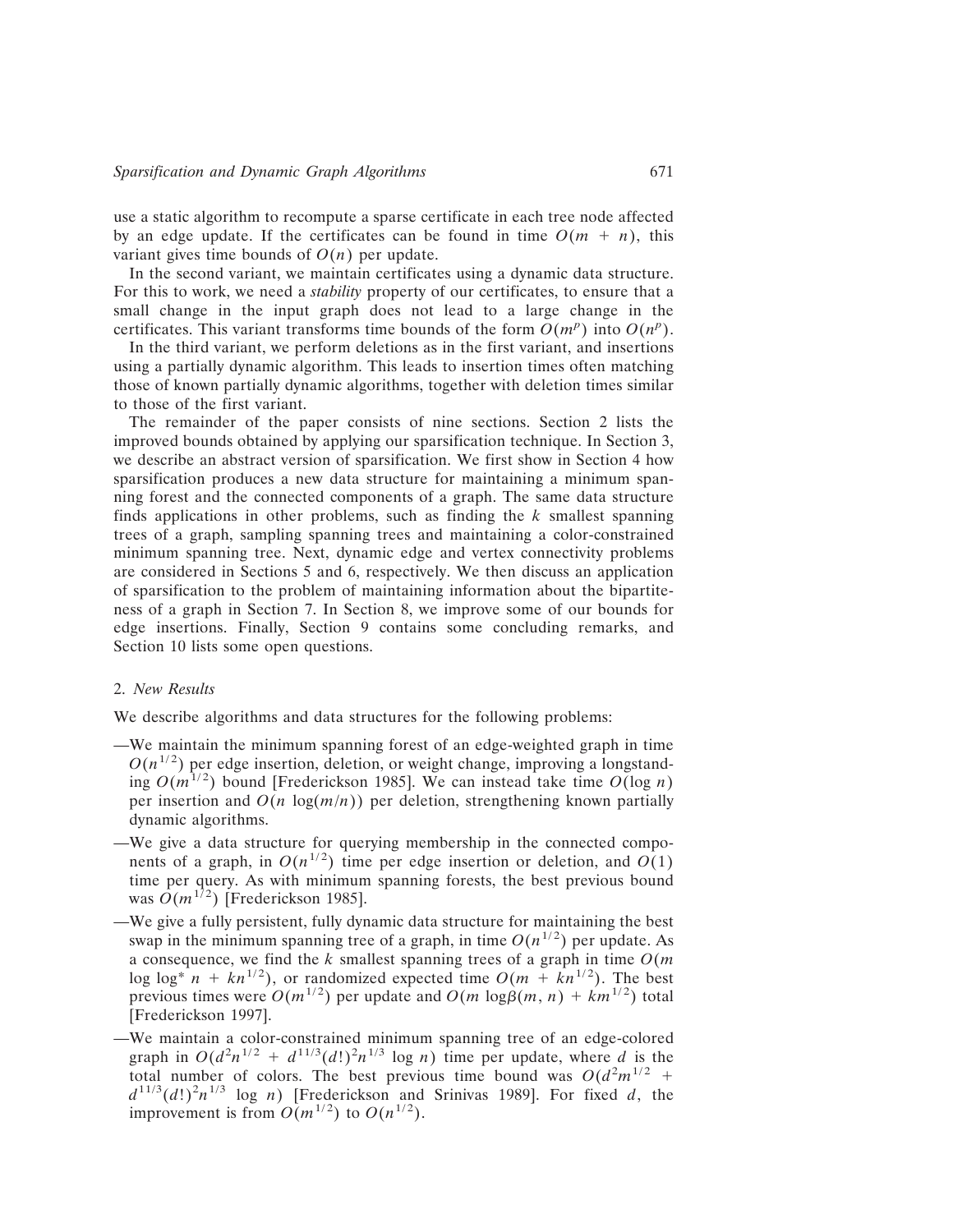- —We use a randomly weighted version of our minimum spanning forest algorithm to perform a certain random walk among the spanning trees of a graph in time  $O(n^{1/2})$  per step. Feder and Mihail [1992] prove that this walk can be used to sample the space of spanning trees in time  $O((n \log m + \log n))$  $\epsilon^{-1}$ ) $m^{1/2}n^3$ ; we improve this to  $O((n \log m + \log \epsilon^{-1})n^{7/2})$ .
- —We maintain the 2-edge-connected components of a graph, in time  $O(n^{1/2})$ per update, and  $O(\log n)$  per query, improving the previous  $O(m^{1/2})$  bound per update [Frederickson 1997].
- —We maintain the 3-edge-connected components of a graph, in  $O(n^{2/3})$  time per update or query, improving the previous  $O(m^{2/3})$  bound [Galil and Italiano 1991a].
- —We maintain 4-edge-connected components of a graph in  $O(n\alpha(n))$  time. No fully dynamic algorithm was known for this problem. The best static algorithm takes time  $O(m + n\alpha(n))$  [Galil and Italiano 1991c; Kanevsky et al. 1991].
- —For any fixed *k*, we maintain information about the *k*-edge-connectivity of an undirected graph in time  $O(n \log n)$  per update. No dynamic algorithm for this problem was known, even for insertions only. The best known static algorithm takes time  $O(m + n \log n)$  [Gabow 1991b; Gabow 1991a].
- —We maintain the connected, 2- and 3-edge-connected, and 2- and 3-vertex connected components of a graph in time  $O(\alpha(q, n))$  per insertion or query and time  $O(n \log(m/n))$  per deletion, strengthening known partially dynamic algorithms.<sup>4</sup> Rauch [1995] has recently discovered a fully dynamic algorithm for 2-vertex connectivity, which takes  $O(1)$  time per query and  $O(m^{2/3})$ amortized time per update. Her bound and our bound are incomparable. No previous fully dynamic algorithm for 3-vertex connectivity was known. All the static problems can be solved in time  $O(m + n)$  [Hopcroft and Tarjan 1973; Tarjan 1972].
- —We maintain the 4-vertex-connected components of a graph in  $O(n\alpha(n))$  time per update, or in time  $O(\log n)$  per insertion and  $O(n \log n)$  per deletion. No fully dynamic algorithm was previously known. The static problem can be solved in time  $O(m + n\alpha(n))$  [Kanevsky et al. 1991].
- —We maintain a bipartition of a graph, or determine that the graph is not bipartite, in  $O(n^{1/2})$  time per update. Alternately, we achieve  $O(\alpha(n))$ amortized time per insertion and  $O(n)$  time per deletion. No dynamic algorithm was previously known. The static problem can be solved in time  $O(m + n)$ .

# 3. *Sparsification*

We first describe an abstract version of our sparsification technique. Our technique is based on the concept of a *certificate:*

*Definition* 3.1. For any graph property  $\mathcal{P}$ , and graph *G*, a certificate for *G* is a graph  $G'$  such that  $G$  has property  $\mathcal P$  if and only if  $G'$  has the property.

<sup>&</sup>lt;sup>4</sup> See for example, DiBattista and Tamassia [1990], Galil and Italiano [1993], La Poutré [1991], and Westbrook and Tarjan [1992].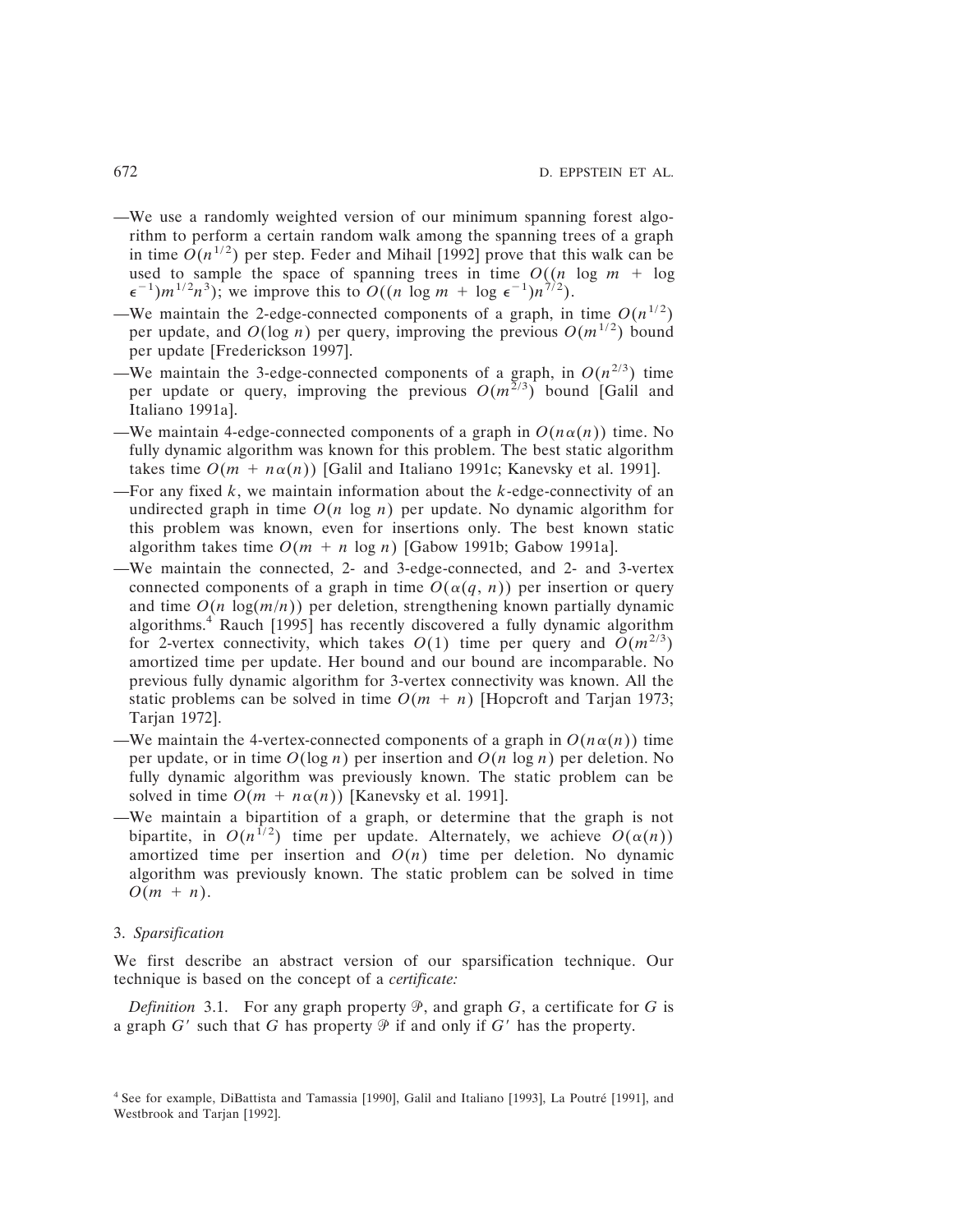Cheriyan et al. [1993] use a similar concept, however they require *G*9 to be a subgraph of *G*. We do not need this restriction. However, Definition 3.1 allows trivial certificates:  $G'$  could be chosen from two graphs of constant complexity, one with property  $\mathcal P$  and one without it.

*Definition* 3.2. For any graph property  $\mathcal{P}$ , and graph *G*, a *strong certificate* for *G* is a graph *G*<sup> $\prime$ </sup> on the same vertex set such that, for any *H*, *G*  $\cup$  *H* has property  $\mathcal{P}$  if and only if  $G' \cup H$  has the property.

In all our uses of this definition, *G* and *H* will have the same vertex set and disjoint edge sets. A strong certificate need not be a subgraph of *G*, but it must have a structure closely related to that of *G*. The following facts follow immediately from Definition 3.2.

*Fact* 1. Let *G*<sup> $\prime$ </sup> be a strong certificate of property  $\mathcal{P}$  for graph *G*, and let *G*<sup> $\prime\prime$ </sup> be a strong certificate for  $G'$ . Then  $G''$  is a strong certificate for  $G$ .

*Fact* 2. Let *G*<sup> $\prime$ </sup> and *H*<sup> $\prime$ </sup> be strong certificates of  $\mathcal{P}$  for *G* and *H*. Then *G*<sup> $\prime$ </sup>  $\cup$ *H*<sup> $\prime$ </sup> is a strong certificate for  $G \cup H$ .

A property is said to have *sparse certificates* if there is some constant *c* such that for every graph *G* on an *n*-vertex set, we can find a strong certificate for *G* with at most *cn* edges.

3.1. SPARSIFICATION TREE. The other ingredient of our algorithm is a *sparsification tree*. In the conference version of our paper, this was simply a balanced tree with  $O(m/n)$  leaves, each holding an arbitrary  $O(n)$ -edge subgraph of the original graph. Each internal node corresponds to a subgraph formed by the union of edges at descendant leaves. We improve that method somewhat here, by using a technique similar to the *2-dimensional topology tree* of Frederickson [1985; 1997] to partition the edges in a way that induces subgraphs with few vertices.

We start with a partition of the vertices of the graph, as follows: we split the vertices evenly in two halves, and recursively partition each half. Thus, we end up with a complete binary tree in which nodes at distance  $i$  from the root have  $n/2<sup>i</sup>$ vertices.

We then use the structure of this tree to partition the edges of the graph. For any two nodes  $\alpha$  and  $\beta$  of the vertex partition tree at the same level *i*, containing vertex sets  $V_\alpha$  and  $V_\beta$ , we create a node  $E_{\alpha\beta}$  in the edge partition tree, containing all edges in  $V_\alpha \times V_\beta$ . The parent of  $E_{\alpha\beta}$  is  $E_{\gamma\delta}$ , where  $\gamma$  and  $\delta$  are the parents of  $\alpha$  and  $\beta$  respectively in the vertex partition tree. Each node  $E_{\alpha\beta}$  in the edge partition tree has either three or four children (three if  $\alpha = \beta$ , four otherwise).

We use a slightly modified version of this edge partition tree as our sparsification tree. The modification is that we only construct those nodes  $E_{\alpha\beta}$  for which there is at least one edge in  $V_\alpha \times V_\beta$ . If a new edge is inserted new nodes are created as necessary, and if an edge is deleted, those nodes for which it was the only edge are deleted.

LEMMA 3.1.1. *In the sparsification tree described above, each node*  $E_{\alpha\beta}$  *at level i* contains edges inducing a graph with at most  $n/2^{i-1}$  vertices.

**PROOF.** There can be at most  $n/2^i$  vertices in each of  $V_\alpha$  and  $V_\beta$ .  $\Box$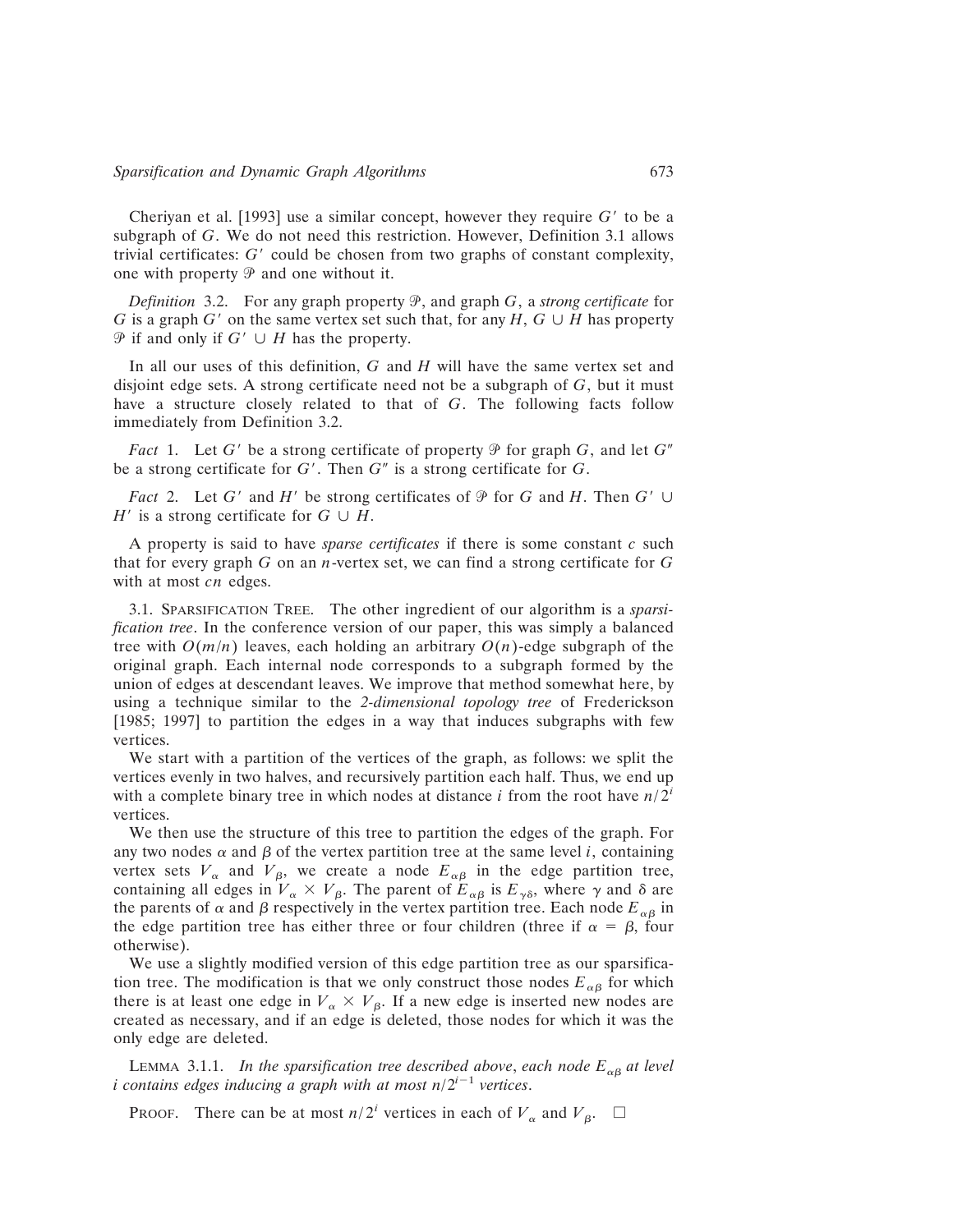3.2. BASIC SPARSIFICATION. We say a time bound *T*(*n*) is *well behaved* if for some  $c < 1$ ,  $T(n/2) < cT(n)$ . We assume well-behavedness to eliminate strange situations in which a time bound fluctuates wildly with *n*. All polynomials are well behaved. Polylogarithms and other slowly growing functions are not well behaved, but since sparsification typically causes little improvement for such functions, we will generally assume all time bounds to be well behaved.

Our main result is the following:

THEOREM 3.2.1. Let  $\mathcal P$  be a property for which we can find sparse certificates in *time f*(*n*, *m*) *for some well behaved f*, *and such that we can construct a data structure for testing property*  $\mathcal{P}$  *in time*  $g(n, m)$  *which can answer queries in time q*(*n*, *m*). *Then there is a fully dynamic data structure for testing whether a graph has property*  $\mathcal{P}$ *, for which edge insertions and deletions can be performed in time O(f(n,)*  $O(n)$ )) +  $g(n, O(n))$ , and for which the query time is  $q(n, O(n))$ .

PROOF. We maintain a sparse certificate for the graph corresponding to each node of the sparsification tree. The certificate at a given node is found by forming the union of the certificates at the three or four child nodes, and running the sparse certificate algorithm on this union. As shown in Lemmas 3.1.1 and 4.1 the certificate of a union of certificates is itself a certificate of the union, so this gives a sparse certificate for the subgraph at the node. Each certificate at level *i* can be computed in time  $f(n/2^{i-1}, O(n/2^{i}))$ . Each update will change the certificates of at most one node at each level of the tree. The time to recompute certificates at each such node adds in a geometric series to  $f(n, O(n))$ .

This process results in a sparse certificate for the whole graph at the root of the tree. We update the data structure for property  $\mathcal{P}$ , on the graph formed by the sparse certificate at the root of the tree, in time  $g(n, O(n))$ . The total time per update is thus  $O(f(n, O(n))) + g(n, cn)$ .  $\square$ 

This technique is very effective at producing dynamic graph data structures for a multitude of problems, in which the update time is  $O(n \log^{O(1)} n)$  instead of the static time bounds of  $O(m + n \log^{O(1)} n)$ .

3.3. STABLE SPARSIFICATION. To achieve sublinear update times, we further refine our sparsification idea.

*Definition* 3.3.1. Let *A* be a function mapping graphs to strong certificates. Then *A* is stable if it has the following two properties:

- (1) For any graphs *G* and *H*,  $A(G \cup H) = A(A(G) \cup H)$ .
- (2) For any graph *G* and edge *e* in *G*,  $A(G e)$  differs from  $A(G)$  by  $O(1)$ edges.

Informally, we refer to a certificate as stable if it is the certificate produced by a stable mapping. The certificate consisting of the whole graph is stable, but not sparse.

THEOREM 3.3.2. Let  $\mathcal P$  be a property for which stable sparse certificates can be *maintained in time f*(*n*, *m*) *per update*, *where f is well behaved*, *and for which there is a data structure for property*  $\mathcal{P}$  *with update time*  $g(n, m)$  *and query time*  $q(n, m)$ *. Then*  $\mathcal{P}$  *can be maintained in time*  $O(f(n, O(n))) + g(n, O(n))$  *per update, with query time*  $q(n, O(n))$ *.*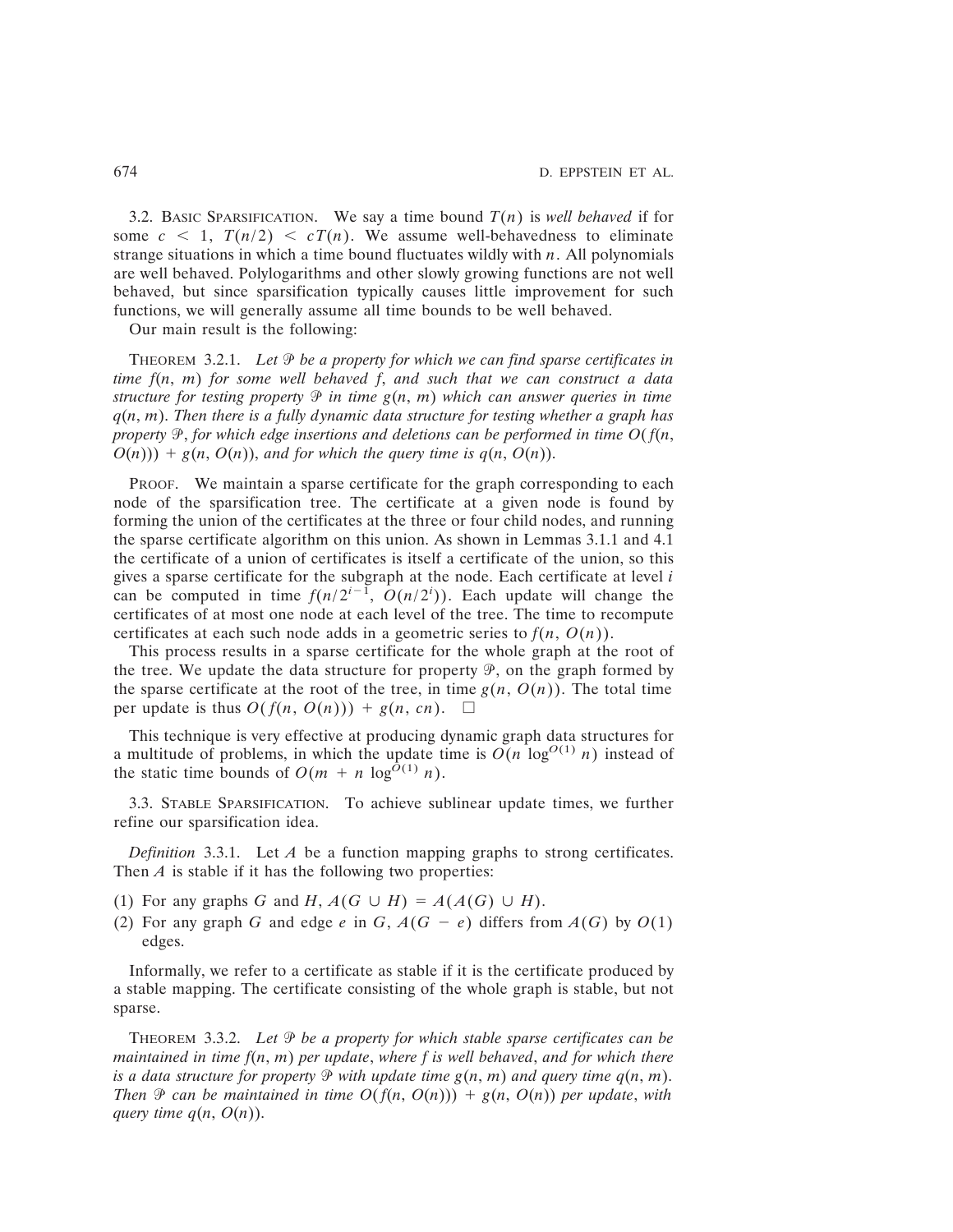PROOF. As before, we use the sparsification tree described above. After each update, we propagate the changes up the sparsification tree, using the data structure for maintaining certificates. We then update the data structure for property  $\mathcal P$  which is defined on the graph formed by the sparse certificate at the tree root.

At each node of the tree, we maintain a stable certificate on the graph formed as the union of the certificates in the three or four child nodes. The first part of the definition of stability implies that this certificate will also be a stable certificate that could have been selected by the mapping *A* starting on the subgraph of all edges in groups descending from the node. The second part of the definition of stability then bounds the number of changes in the certificate by some constant *s*, since the subgraph is changing only by a single edge. Thus, at each level of the sparsification tree, there is a constant amount of change.

When we perform an update, we find these *s* changes at each successive level of the sparsification tree, using the data structure for stable certificates. We perform, at most, *s* data structure operations, one for each change in the certificate at the next lower level. Each operation produces at most *s* changes to be made to the certificate at the present level, so we would expect a total of  $s<sup>2</sup>$ changes. However, we can cancel many of these changes since, as described above, the net effect of the update will be at most *s* changes in the certificate.

In order to prevent the number of data structure operations from becoming larger and larger at higher levels of the sparsification tree, we perform this cancellation before passing the changes in the certificate up to the next level of the tree. Cancellation can be detected by leaving a marker on each edge, to keep track of whether it is in or out of the certificate. Only after all  $s<sup>2</sup>$  changes have been processed do we pass the at most *s* uncanceled changes up to the next level.

Each change takes time  $f(n, O(n))$ , and the times to change each certificate then add in a geometric series to give the stated bound.  $\square$ 

3.4. ASYMMETRIC SPARSIFICATION. Theorem 3.2.1 can be used to dynamize static algorithms, while Theorem 3.3.2 can be used to speed up existing fully dynamic algorithms. In order to apply effectively Theorem 3.2.1, we only need to *compute* efficiently *sparse* certificates, while, for Theorem 3.3.2, we need to *maintain* efficiently *stable sparse* certificates. Indeed stability plays an important role in the proof of Theorem 3.3.2. In each level of the update path in the sparsification tree, we compute  $s^2$  changes resulting from the  $s$  changes in the previous level, and then by stability obtain only *s* changes after eliminating repetitions and canceling changes that require no update. Although in most of the applications we consider stability can be used directly in a much simpler way, we describe it in this way here for sake of generality.

In some applications, we may expect to perform many more insertions than deletions, so it might be appropriate to speed up insertion time even at some expense in the deletion time. One way of doing this would be to use a partially dynamic data structure, that only allows for insertions, and rebuild the data structure from scratch after each deletion. As we now show, sparsification can provide an improvement in this situation as well.

For this method, we define our sparsification tree differently: we group the edges arbitrarily into subgraphs of exactly *n* edges each, with one *small subgraph* of at most *n* edges. We then form a balanced binary tree with these subgraphs as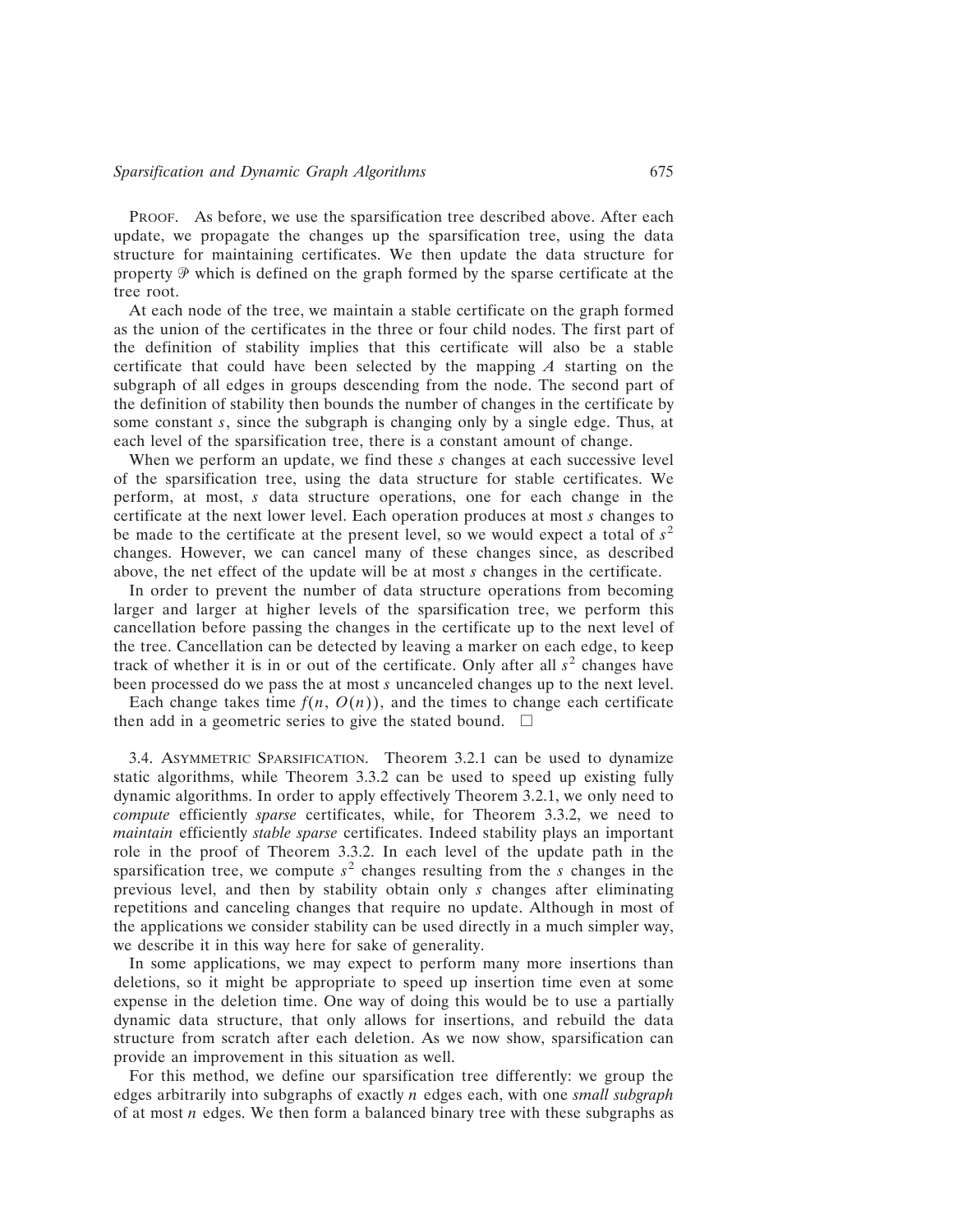leaves. Each internal node corresponds as before to a subgraph formed as the union of its descendant leaves. We can maintain such a sparsification tree as edges are inserted or deleted, as follows: to delete an edge, remove it from its subgraph and replace it with an edge from the small subgraph. To insert an edge, place it in the small subgraph. If a deletion removes the last edge from the small subgraph, another subgraph (one at the greatest depth in the balanced tree) can be designated as small. If an insertion causes the small subgraph to have  $n + 1$ edges, it can be split into two subgraphs and some minor modification to the tree will cause it to remain balanced. In this way, each update affects  $O(log(m/n))$ nodes of the tree.

This alternate sparsification tree is simpler than the one defined earlier, but has the disadvantage that certificates at lower levels of the tree do not decrease in size, so using this tree creates an additional  $O(\log(m/n))$  factor in time. However, as we now describe, we can use this structure to perform edge deletions in a similar amount of time to Theorem 3.1.1, while allowing insertions to be performed much more quickly.

THEOREM 3.4.1. Let  $\mathcal P$  be a property for which we can find sparse certificates in *time f*(*n*, *m*), *and such that we can construct a partially dynamic data structure for testing property*  $\mathcal{P}$  *in time*  $g(n, m)$  *which can handle edge insertions in time*  $p(n, m)$ *and answer queries in time q*(*n*, *m*). *Then there is a fully dynamic data structure for testing whether a graph has property*  $\mathcal{P}$ *, for which edge insertions can be performed in time*  $O(f(n, O(n)))/n + g(n, O(n))/n + p(n, O(n))$ *, edge deletions can be performed in time f*( $n$ ,  $O(n)$ ) $O(log(m/n)) + g(n, O(n))$ , *and for which the query time is*  $q(n, O(n))$ *.* 

PROOF. We construct a sparsification tree as described above. The root of the tree corresponds to a sparse certificate for the entire graph. We maintain a partially dynamic data structure on the graph formed by that certificate. Each inserted edge is not immediately added to the sparsification tree; instead it is inserted in the partially dynamic data structure and added to a list of edges not yet in the tree. If there have been *k* insertions, the time for this part of the algorithm is  $p(n, O(n) + k)$  per insertion. However, k might be larger than *n*, so we must keep the graph sparse. After each sequence of *n* consecutive insertions, we perform a sparsification step in the graph formed by the union of the root certificate and the list of inserted edges, and reconstruct the partially dynamic data structure, in time  $f(n, O(n)) + g(n, O(n))$ , which can be amortized to  $f(n, O(n))/n + g(n, O(n))/n$  per insertion.

Whenever we perform a deletion, we also add to the sparsification tree each edge that has been inserted since the previous deletion, emptying the list of edges not yet in the tree. If *k* such insertions have been made, we will need at most  $(k - 1)/n$  new leaves in the sparsification tree, and the number of tree nodes involved as ancestors to those leaves will be  $O(k/n + \log(m/n))$ . At each node, we compute a sparse certificate in time  $f(n, O(n))$ . At the root of the tree, we reconstruct the partially dynamic data structure in time  $g(n, O(n))$ . Thus, the time per deletion is at most  $f(n, O(n))O(k/n + \log(m/n)) + g(n, O(n)).$ The  $f(n, O(n))O(k/n)$  term can be charged as an amortized  $O(f(n/O(n))/n)$ time per insertion.  $\square$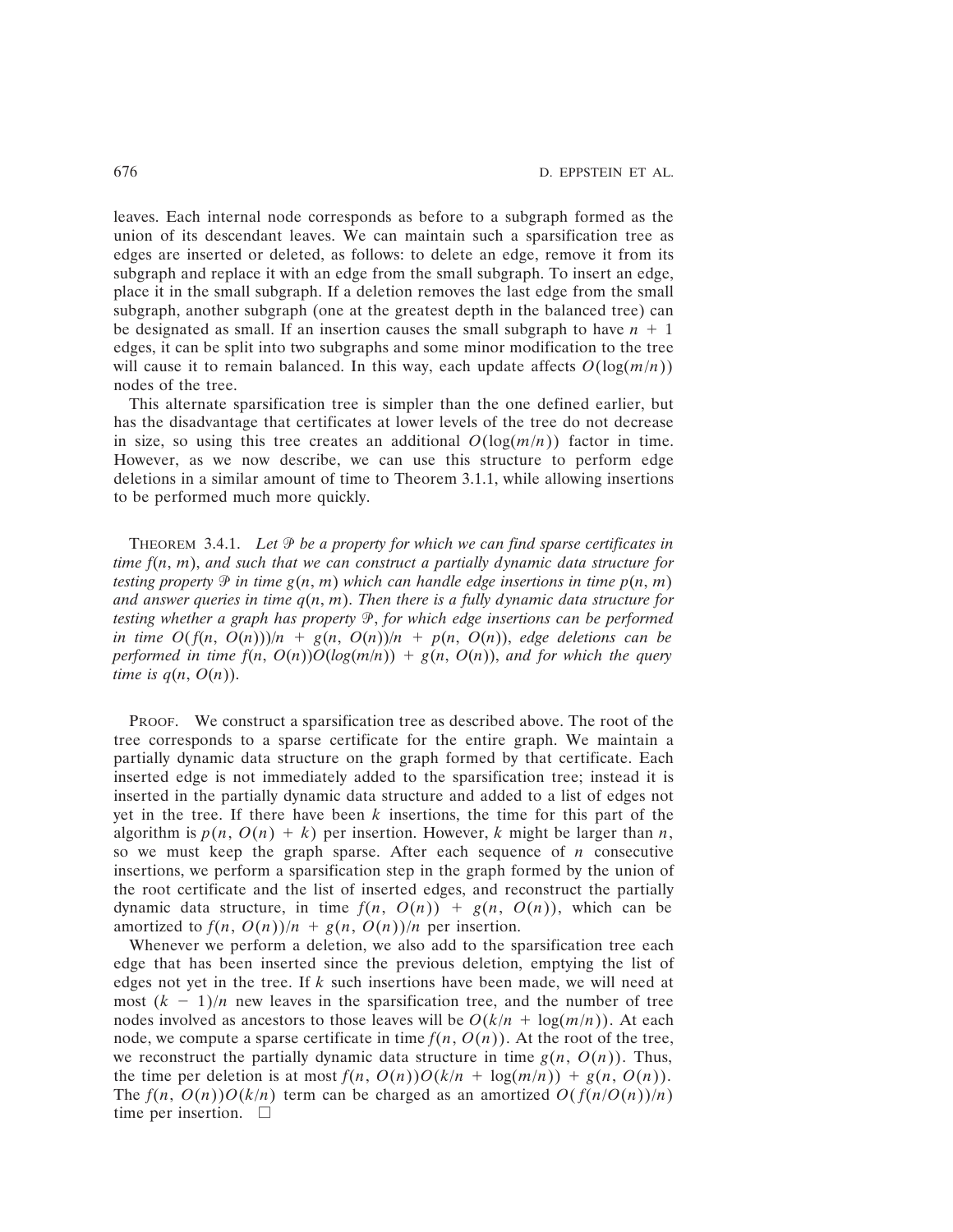The amortized bounds can be made worst case by the use of standard techniques, such as performing the sparsification and data structure reconstruction gradually over the course of many insertions.

3.5. BETTER SPACE AND PREPROCESSING. We have seen that sparsification can lead to good time bounds per operation. We now consider the amount of space used by this method. For simplicity, we assume that the certificate computation algorithm takes linear space. Our analysis will apply equally well to the preprocessing time needed to create the data structure.

In the method presented in Theorems 3.1.1 and 3.3.2, each edge is involved in data structures in  $O(\log n)$  nodes, so the total space is  $O(m \log n)$ . However, in Theorem 3.4.1, the space is  $O(m)$ : this is the number of edges in certificates at the bottom level of nodes of the sparsification tree, but at higher levels the sparsification causes the number of edges to decrease geometrically. As we now show, this space savings can be applied to the other two sparsification methods.

The idea is simple: we use the sparsification tree we described for basic and stable sparsification (which subdivides the graph by its vertices), only down to the level of nodes with  $O(n^2/m)$  vertices each. Above that level, the space and preprocessing are proportional to the total number of vertices in all nodes, which sums to  $O(m)$ . Below that level, we use the other sparsification tree, described in Theorem 3.4.1, for which the space is linear.

THEOREM 3.5.1. *The time bound of Theorem* 3.1.1 *can be achieved with O*(*m*) *space*, *plus any additional space needed to construct certificates or compute the graph property on the root certificate*. *For preprocessing time in Theorem* 3.1.1, *or either space or preprocessing in Theorem* 3.3.6, *if the individual processing or space at a node of the sparsification tree is bounded by*  $h(n)$ *, the total bound will be*  $O(m/n)$  $h(O(n))$ .

PROOF. The time for computing or updating certificates in the upper levels of the sparsification tree is  $O(f(n))$  by Theorem 3.1.1 or 3.3.2. The time in lower levels is  $O(f(n^2/m)\log(m^2/n^2))$ ; with the assumption of well-behavedness this can be rewritten  $O(f(n)(n/m)^{\log c} \log(m/n)) = O(f(n)).$ 

If *m* changes by more than a constant factor as a result of many insertions or deletions, the boundary between the lower and upper parts of the sparsification tree may shift; we can recompute the new tree in this event without changing the asymptotic amortized time per operation, or perform this reconstruction gradually as in Theorem 3.4.1 to achieve a similar worst case bound.

The bound for space and preprocessing comes from the fact that there are  $O(m/n)$  nodes in the tree, with  $O(n)$  edges each.  $\square$ 

# 4. *Minimum Spanning Trees and Connectivity*

Given an undirected graph with nonnegative edge weights, the *minimum spanning forest* is the subgraph of minimum total weight that has the same connected components as the original graph. This subgraph will always be a forest, hence the name. We are interested in maintaining a minimum spanning forest during updates, such as edge insertions, edge deletions, and edge-weight changes. We assume that a minimum spanning forest is given as a list of edges: after each update, we would like to return the new list together with a pointer to the first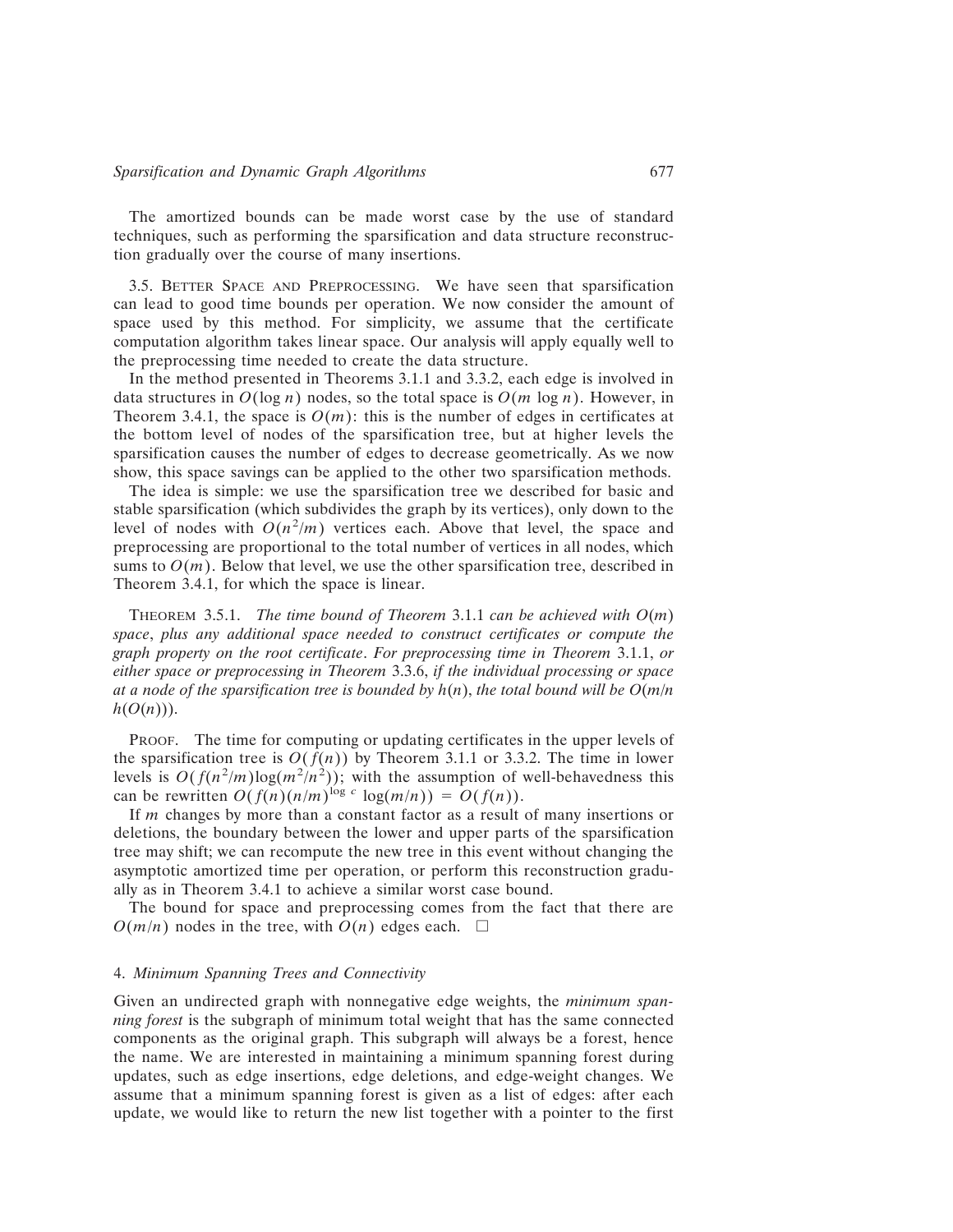edge in the list. We should be able to quickly test whether any given edge of the graph is in or out of the list.

A minimum spanning forest is not a graph property, since it is a subgraph rather than a Boolean function. However, sparsification still applies to this problem. Alternately, our data structure maintains any property defined on the minimum spanning trees of graphs. This data structure will also be an important subroutine in some of our later results.

In the static case, it was well known that a minimum spanning forest can be computed by either of two dual greedy algorithms:

- *Blue rule*: Add edges one at a time to the spanning forest until it spans the graph. At each step, find a cut in the graph that contains no edges of the current forest, and add the edge with lowest weight crossing the cut.
- *Red rule*: Remove edges one at a time from the graph until only a forest is left. At each step, find a cycle in the remaining graph and remove the edge with the highest weight in the cycle.

Most classical static minimum spanning tree algorithms use the blue rule, but the recent breakthrough linear time randomized algorithm of Karger et al. [1995] uses a combination of both rules.

We will need the following analogue of strong certificates for minimum spanning trees:

LEMMA 4.1. *Let T be a minimum spanning forest of graph G*. *Then*, *for any H*, *there is some minimum spanning forest of*  $G \cup H$ *, which does not use any edges in*  $G - T$ .

PROOF. If we use the red rule on graph  $G \cup H$ , we can eliminate first any cycle in *G* (removing all edges in  $G - T$ ) before dealing with cycles involving edges in  $H$ .  $\square$ 

Thus, we can take the strong certificate of any minimum spanning forest property to be the minimum spanning forest itself. Minimum spanning forests also have a well-known property that, together with Lemma 4.1, proves that they satisfy our definition of stability:

LEMMA 4.2. *Let T be a minimum spanning forest of graph G*, *and let e be an edge of T. Then either T – e is a minimum spanning forest of*  $G - e$ *, or there is a minimum spanning forest of the form*  $T - e + f$  *for some edge f.* 

This fact is implicit, for instance, in Frederickson's dynamic minimum spanning tree algorithm [1985].

If we modify the weights of the edges, so that no two are equal, we can guarantee that there will be exactly one minimum spanning forest. For each vertex  $v$  in the graph, let  $i(v)$  be an identifying number chosen as an integer between 0 and  $n - 1$ . Let  $\epsilon$  be the minimum difference between any two distinct weights of the graph. Then, for any edge  $e = (u, v)$  with  $i(u) \le i(v)$ , we replace  $w(e)$  by  $w(e) + \epsilon i(u)/n + \epsilon i(v)/n^2$ . The resulting MSF will also be a minimum spanning forest for the unmodified weights, since for any two edges originally having distinct weights the ordering between those weights will be unchanged. This modification need not be performed explicitly—the only operations our algorithm performs on edge weights are comparisons of pairs of weights, and this can be done by combining the original weights with the numbers of the vertices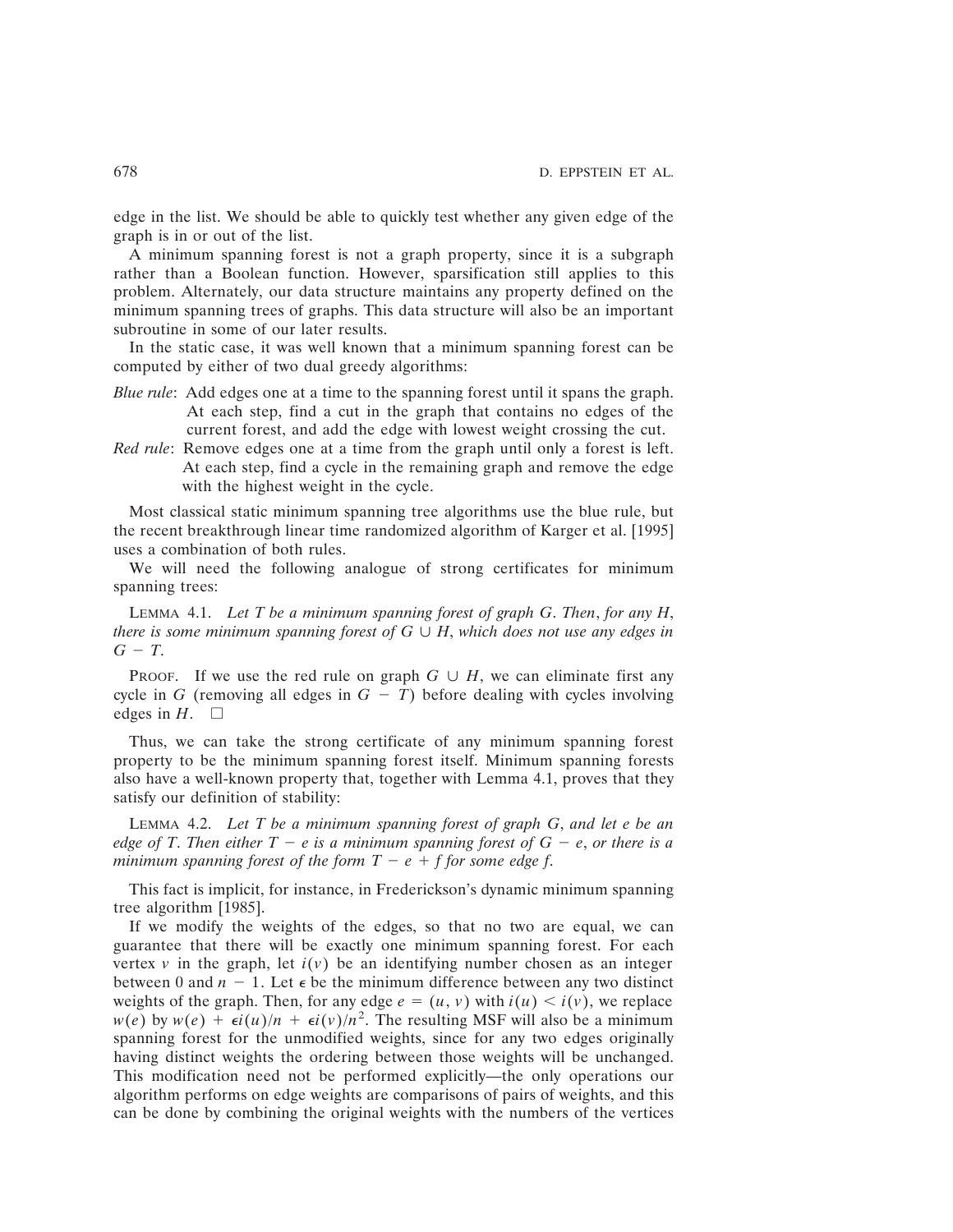involved taken in lexicographic order. The mapping from graphs to unique minimum spanning forests is stable, since part (1) of the definition of stability follows from Lemma 4.1 and part (2) follows from Lemma 4.2.

We base our algorithm on the result of Frederickson [1985], that minimum spanning trees can be maintained in time  $O(m^{1/2})$ . We improve this bound by combining Frederickson's algorithm with our sparsification technique.

THEOREM 4.3. *The minimum spanning forest of an undirected graph can be maintained in time*  $O(n^{1/2})$  *per update.* 

PROOF. Apply the stable sparsification technique of Theorem 3.3.2, with  $f(n, m) = g(n, m) = O(m^{1/2})$  by Frederickson's algorithm.  $\square$ 

A more direct and simpler use of stability is possible as the following argument shows. Consider the insertion of a new edge  $e$  that is added to a leaf subgraph  $G_i$ of the sparsification tree. The constant change in all ancestors of  $G_i$  is the following. Let  $G_j$  be an ancestor of  $G_i$ . Add *e* to  $G_j$  and update the minimum spanning forest of *Gj* . If there is no change in the minimum spanning forest, then the update caused by  $e$  is not propagated up in the sparsification tree. Otherwise, the change is that  $e$  enters the minimum spanning forest of  $G_j$ , and at most one edge, say  $f$ , leaves it. In this case, we insert  $e$  into the parent of  $G_i$  and update its minimum spanning forest accordingly. So the net update that is percolating in the path from  $G_i$  to the root of sparsification tree is given by edge *e* only. The reason why we do not need to propagate to the parent of  $G_i$  the update given by the deletion of *f* is the following. Let  $G_k$  be the parent of  $G_j$ . If *f* was not in the minimum spanning forest of  $G_k$ , then deleting f from  $G_k$  does not change its minimum spanning forest. If *f* was in the minimum spanning tree of  $G_k$ , then by the red rule inserting  $e$  into  $G_k$  will cause again a swap with  $f$  into its minimum spanning forest. In both cases, propagating the deletion of *f* from  $G_i$  to  $G_k$  is superfluous. A similar argument applies in case of edge deletions or edge weight changes rather than edge insertions.

Most minimum spanning forest properties can be maintained in the bounds given by Theorem 4.3 by making use of the dynamic tree data structure of Sleator and Tarjan [1983], with a query time of *O*(log *n*). One such property, namely testing whether vertices are in the same tree of the forest (which is well known to be equivalent to testing connected components of the graph), can be maintained even with an  $O(1)$  query time.

COROLLARY 4.4. *The connected components of an undirected graph can be maintained in time*  $O(n^{1/2})$  *per update, and*  $O(1)$  *time per query.* 

PROOF. Again, use Theorem 3.3.2 with Frederickson's algorithm. As noted by Frederickson [1997], connectivity queries in his data structure can be performed in constant time.  $\square$ 

Corollary 4.4 shows how our data structure for maintaining a minimum spanning forest of a graph can be used for maintaining information about the connected components of a graph. We next list three other applications of the same data structure.

4.1. BEST SWAPS AND PERSISTENCE. In any connected graph, the *minimum spanning tree* (in short, *MST*) differs from the second-best spanning tree by the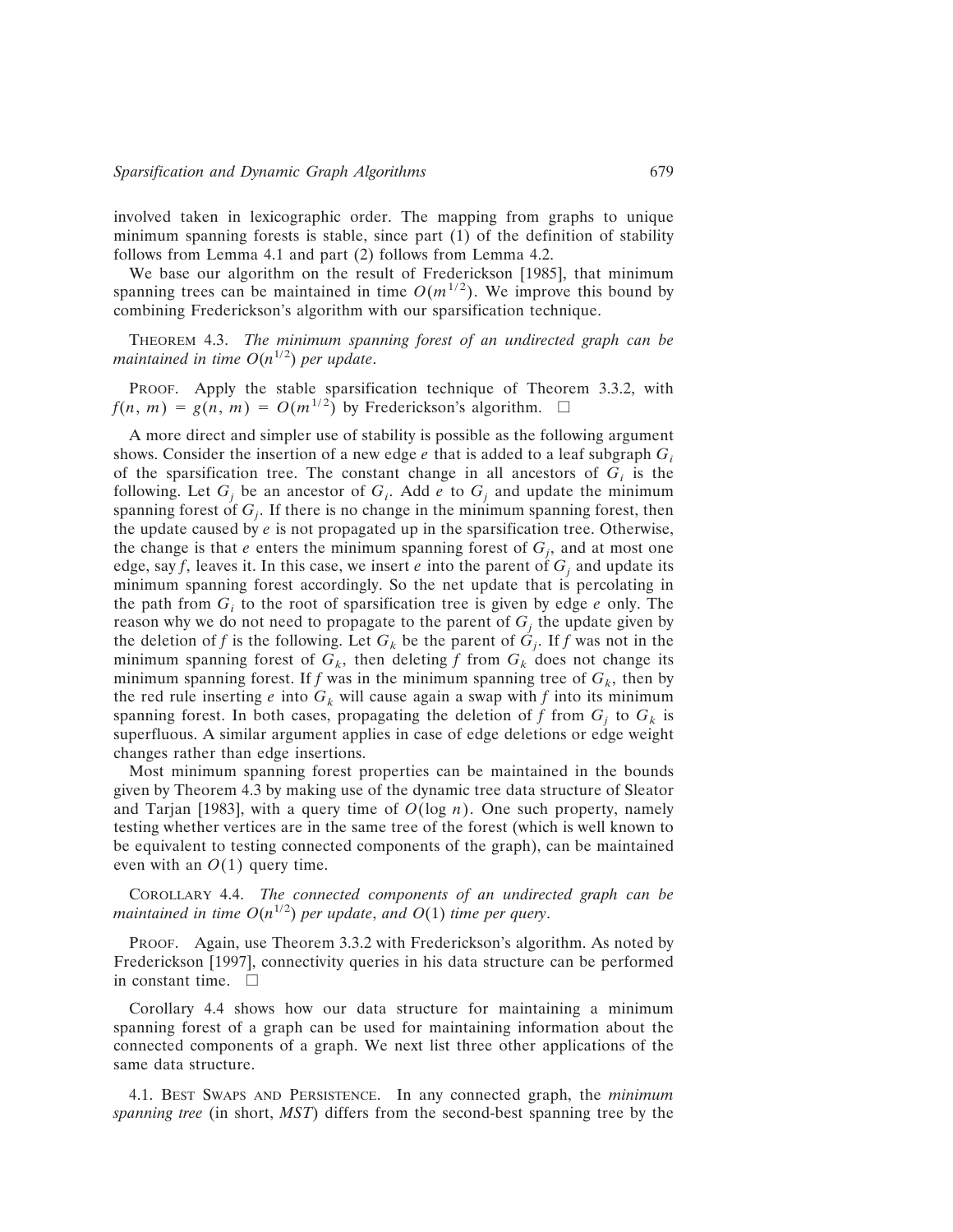addition of an edge not already in the MST, and the removal of an MST edge. Frederickson [1997] described a *fully persistent* algorithm for maintaining this *best swap*: each update operation is performed in one of a number of *versions* of the data structure, and creates a new such version without modifying existing versions. Frederickson's data structure allows two operations: (1) perform the best swap, and delete the removed MST edge from the graph; and (2) change to  $-\infty$  the weight of the MST edge that would be removed by the best swap (forcing that edge to remain in the MST, so that some other swap becomes best). Frederickson uses these operations to find the *k* smallest spanning trees of a graph in time  $O(m \log \beta(m, n) + k \min(k, m)^{1/2})$ . We refer the interested reader to reference [Frederickson 1997] for the details of the method. We only mention here that full persistence is crucial for the algorithm, as the *i*th smallest spanning (i.e., the new version to be created) tree is derived via best swaps from one of the *j*th smallest spanning trees,  $1 \le j \le i$  (i.e., one of the previous versions).

# THEOREM 4.1. *The best swap of an undirected graph can be maintained with full persistence in time*  $O(n^{1/2})$  *per update.*

PROOF. Theorem 3.3.2 may be easily modified to support full persistence, as long as one knows a persistent version of the data structure used at each node of the sparsification tree. We augment the sparsification tree so that each such node exists in multiple versions. Each version of a node points to a persistent data structure for maintaining the certificate at that node, to another simple persistent data structure for determining which of its edges are in which child, and to appropriate versions of its two child nodes. When we perform an update, we first find the leaf node containing the updated edge by following pointers from the appropriate version of the root of the sparsification tree. We update the certificate data structures at each node, and make new versions of the nodes along the update path pointing to the new versions of the certificate data structures.

Frederickson's data structure can support edge insertions and deletions in  $O(m^{1/2})$  time, and the two update types listed above may be simulated using *O*(1) insertions and deletions. The MST and best swap edge do not form a strong certificate for the best swap, but they are a subgraph of another graph, the union of the MST  $T_1$  of *G* and the MST  $T_2$  of  $G - T_1$ , which forms a stable certificate for the best swap problem. These two MST's can be maintained by Frederickson's MST algorithm, which can easily be made persistent using the same techniques as Frederickson's best swap data structure.

Thus, a combination of a persistent version of Frederickson's data structure with a persistent version of sparsification gives the result.  $\square$ 

THEOREM 4.2. *The k best spanning trees of an undirected graph can be found in a total of O*(*m log log*<sup>\*</sup>  $n + k$  min( $n, k$ )<sup>1/2</sup>) *time*, *or by a randomized algorithm taking*  $O(m + k \ min(n, k)^{1/2})$  *expected time.* 

PROOF. As Frederickson [1997] shows, this problem can be solved using  $O(k)$ operations in the persistent best swap data structure. The data structure can be constructed in time  $O(m \log \log^* n)$ , the bottleneck constructing a minimum spanning tree in each node of the sparsification tree. This can be improved to  $O(m)$  expected time by using the recent results of Karger et al. [1995]. A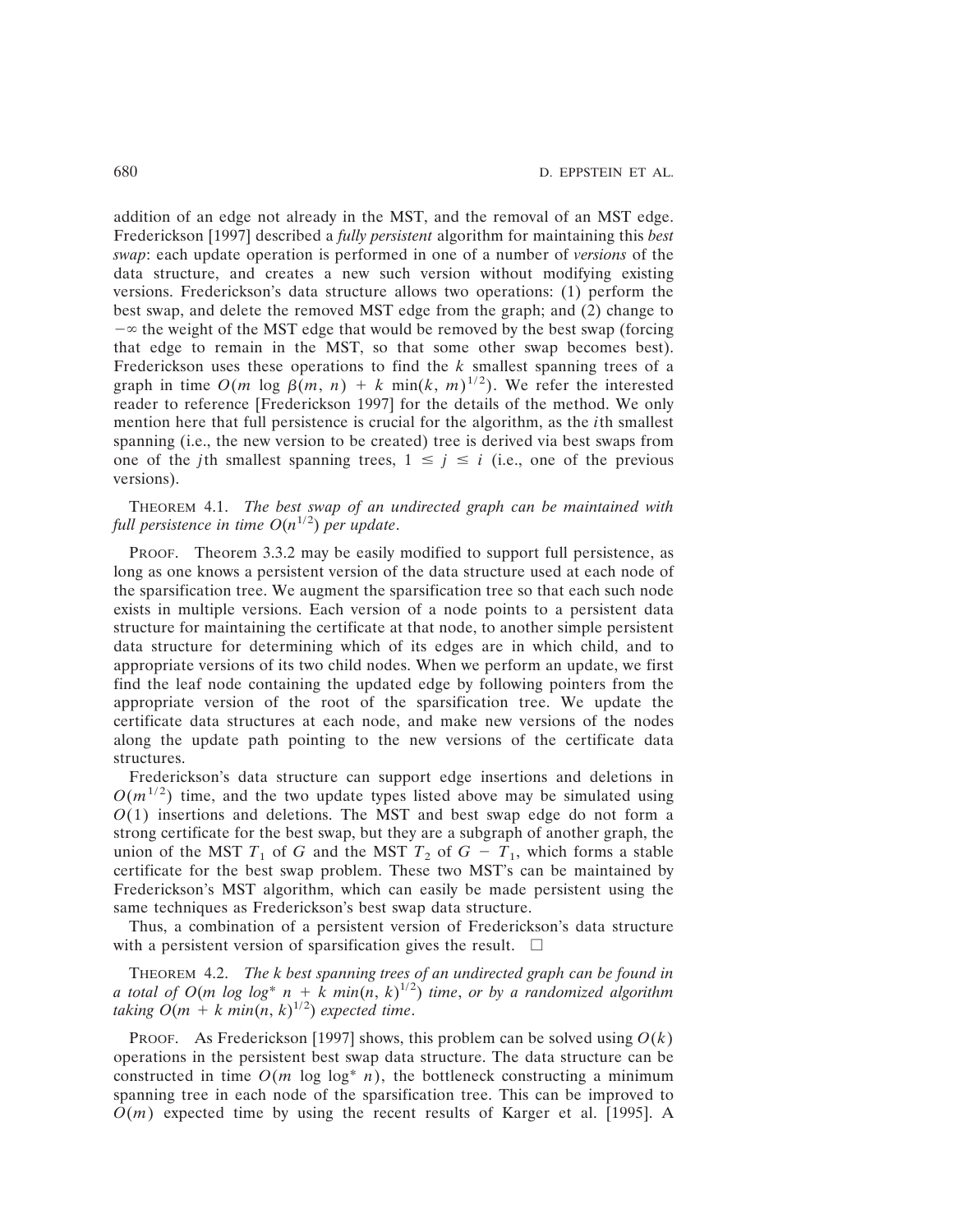technique of the first author [Eppstein 1992] combined with recent results on sensitivity analysis [Dixon et al. 1992; King 1995] allows us to replace *n* by min(*n*, *k*) and *m* by min(*m*, *k*) in the time bounds.  $\square$ 

COROLLARY 4.3. *The k best spanning trees of a Euclidean planar point set can be found in time*  $O(n \log n \log k + k \min(k, n)^{1/2})$ *. For a point set with the rectilinear metric, the time is*  $O(n \log n + n \log \log n \log k + k \min(k, n)^{1/2})$ *, and for a point set in higher dimensions the time is*  $O(n^{2-2/(d/2)+1)+\epsilon} + kn^{1/2}).$ 

PROOF. In an earlier work [Eppstein 1994b], we reduced these geometric problems to the general graph problem in these time bounds.  $\square$ 

4.2. SAMPLING SPANNING TREES. Consider the random walk used by Feder and Mihail [1992] to randomly sample spanning trees of a graph *G*. The state at each point in the walk consists of a set of edges, which is either a spanning tree of  $G$ , or a forest with  $n-2$  edges (i.e., a spanning tree with an edge removed). At each step, we stay with the current edge set with probability 1/2. If we do not stay with the current step, we either remove a randomly chosen edge from the edge set if it is already a spanning tree, or we add an edge chosen randomly among those edges that augment the set to become a spanning tree. Thus, whenever the edge set changes, it alternates between being a spanning tree and a separated forest.

We can implement this random walk if we can perform the following *combined step* efficiently: given a spanning tree of the graph, remove a randomly chosen edge, and then augment the resulting forest to be a spanning tree again by choosing another edge randomly among the edges that cross the cut spanned by the removed edge.

THEOREM 4.2.1. *We can implement the random walk of Feder and Mihail* [1992] *on the spanning forests of a given graph, in time*  $O(n^{1/2})$  *per step.* 

PROOF. The input is an unweighted graph, so we are free to assign weights arbitrarily. We do this in such a way that, at each point in time, the edges in the current spanning tree are given weight zero. The edges outside the tree are given weights corresponding to their positions in a permutation chosen uniformly at random among all possible permutations of these edges.

When we remove an edge from the spanning tree, we insert it into this random permutation by choosing its position as a randomly chosen integer from 0 to  $m$ *n*, preserving the relative positions in the permutation of all other edges. We then use our data structure to find a new minimum spanning tree with the weights described above. In this new tree, some edge will have been added to replace the removed edge. The random permutation on the edge weights causes this newly added edge to be selected uniformly at random among the edges spanning the cut. We remove this selected edge from the random permutation and give it weight zero. The removal of this edge will not bias the distribution of permutations of the remaining edges, so the overall permutation will continue to be chosen uniformly at random.

To implement this, we need to compute minimum spanning trees in a graph with weights that may change as edges are inserted to and deleted from the random permutation. Our minimum spanning tree algorithm, and Frederickson's algorithm on which ours is based, do not perform arithmetic on edge weights;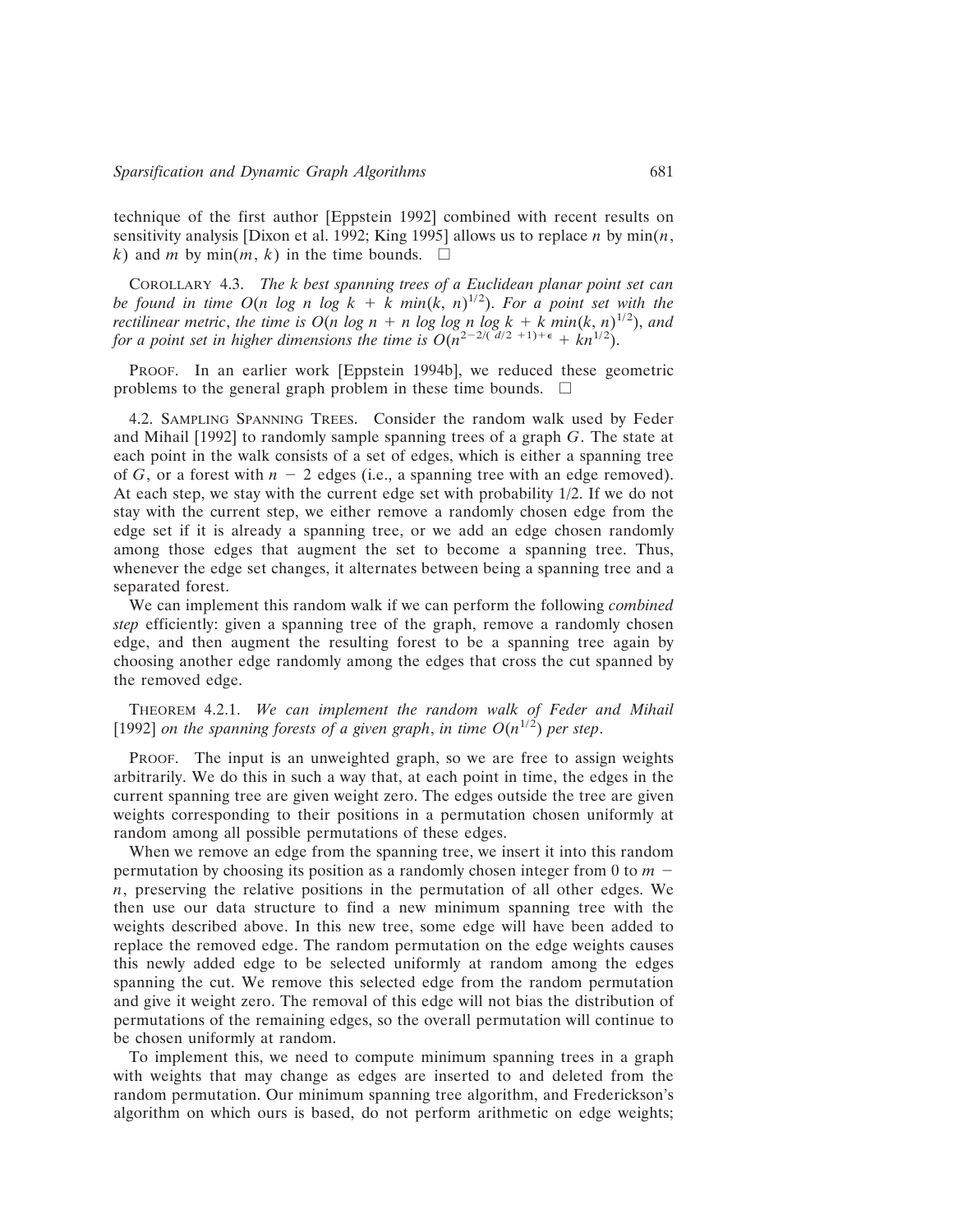they can operate in the given time bounds if they can merely compare any two weights in constant time. These comparisons can be performed using a data structure of Dietz and Sleator [1987] to find which of the two edges occurs earlier in the permutation. This structure maintains a list of elements, and allows insertions and deletions within the list; we use an auxiliary data structure to determine in  $O(\log n)$  time where in the list to perform each insertion.  $\square$ 

Feder and Mihail show that this walk converges to the uniform distribution in a total of  $O((n \log m + \epsilon^{-1})n^3)$  steps; thus, we can select a spanning tree from the uniform distribution in time  $O((n \log m + \epsilon^{-1})n^{7/2})$ .

4.3. MATROID INTERSECTION PROBLEMS. Frederickson and Srinivas [1989] considered the problem of maintaining dynamically a solution to a class of matroid intersection problems, including the problem of maintaining a coloredconstrained minimum spanning tree of a graph. Before defining the problem, we need a little terminology on matroids [Lawler 1976].

A matroid *M* consists of a finite set *E* of elements, plus certain rules describing some properties of a family of subsets of *E* [Lawler 1976]. For our purposes, it is enough to say that these rules define the notion of *independence* in subsets of *E*. A matroid can be defined as a family of subsets of *E*, known as *independent sets*, satisfying the following two axioms:

- (1) Any subset of an independent set is independent.
- (2) If *A* and *B* are both independent, and  $|B| > |A|$ , there is some  $b \in B A$ such that  $A \cup \{b\}$  is independent.

(In Section 7, we will see an example of a matroid defined using these axioms.) A subset of *E* that is not independent is called *dependent*. A *base B* is a maximal independent subset of *E*, and the *rank*(*A*) of a subset  $A \subseteq E$  is the cardinality of a maximal independent subset of *A*. Let *B* be a base,  $e \in B$ , and  $f \in E - B$ . The *circuit*  $C(f, B)$  is the set containing all the elements that can be deleted from  $B \cup \{f\}$  to restore independence. The *cocircuit*  $\overline{C}(e, B)$  is the set containing all the elements that restore rank when added to  $B - \{e\}.$ 

The matroid that we will be using in this section is the graphic matroid that defines minimum spanning trees. Let *G* be a weighted undirected graph. *E* is the set of edges in the graph. A base *B* of the matroid is a spanning tree of *G*, an independent set is a forest, and the rank is the number of edges in a spanning tree. A circuit is a cycle:  $C(f, B)$  is the cycle induced by adding edge f to the spanning tree *B* (namely,  $C(f, B)$  contains all the edges that *f* can replace in *B*). A cocircuit is a cut:  $\overline{C}(e, B)$  contains all the edges that can replace *e* in *B*. A minimum spanning tree is a minimum weight base in a graphic matroid.

Assume that each edge of a graph is labeled with one out of *d* different colors. We would like to maintain a minimum spanning tree that contains a certain number of edges of each color, as edges are inserted, deleted, or have their weight changed. We call this the *color-constrained minimum spanning tree* problem. Frederickson and Srinivas [1989] gave a very sophisticated algorithm to update a solution of a family of matroid intersection problems, which include the dynamic maintenance of color-constrained minimum spanning trees. Their algorithm makes use of the following three low-level primitives: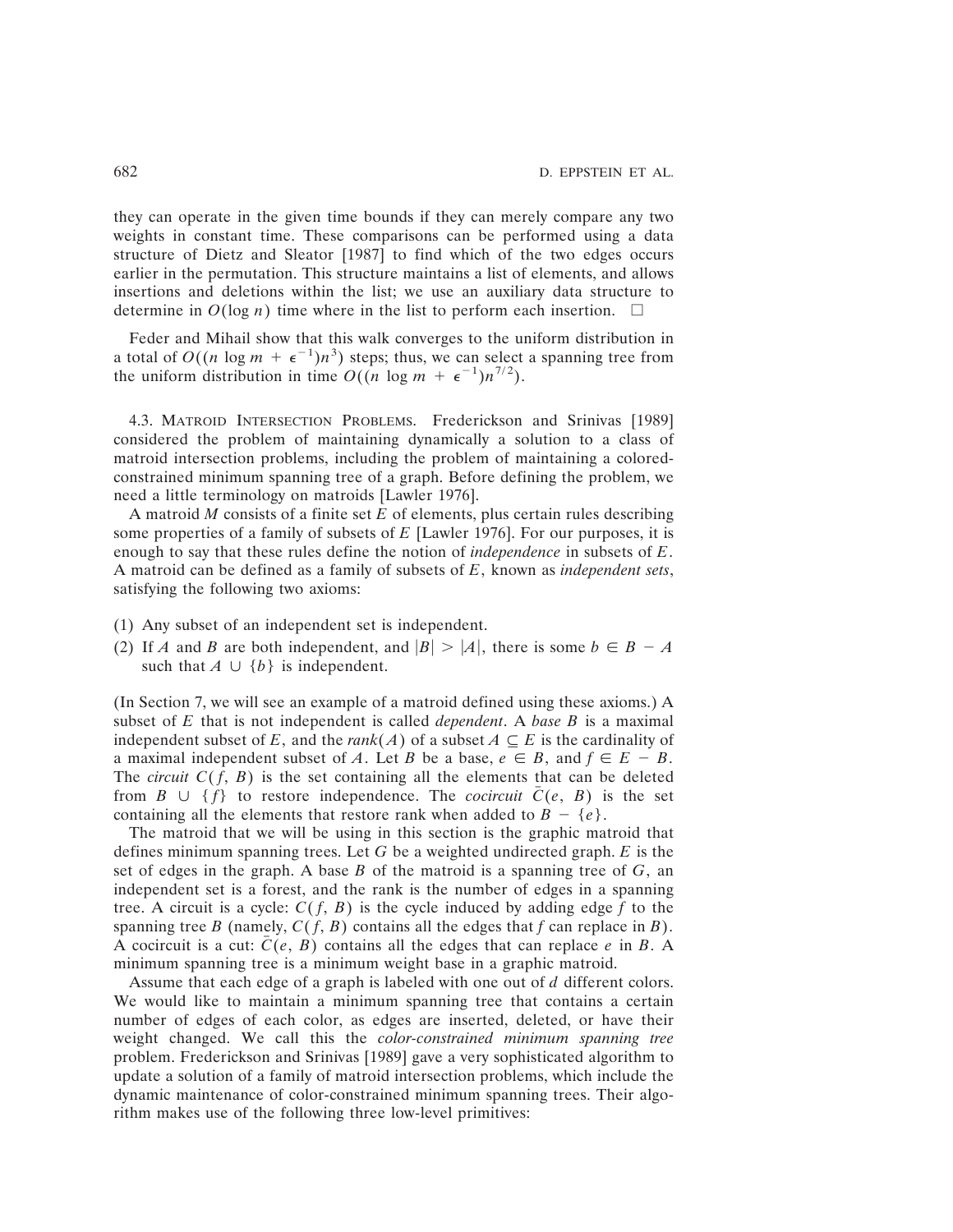*maxcirc*( $f, B$ ): find the maximum weight element in the circuit  $C(f, B)$ (assuming that  $f \notin B$ ).

*mincocirc*(*e*, *B*): find the minimum weight element in the cocircuit  $\overline{C}(e, B)$ (assuming that  $e \in B$ ).

*swap*(*e*, *f*, *B*): change *B* into  $B - e + f$  (assuming that  $f \notin B$ ,  $e \in C(f, B)$ ).

Note that when the base  $B$  is a spanning tree of a graph, these primitives correspond to the operations used to update a minimum spanning tree in an uncolored graph. Namely, the primitives are finding the maximum weight edge in the cycle induced by edge  $f \notin B$  (used when a new edge is inserted or when the weight of nontree edge is decreased), finding the minimum weight edge in the cut obtained after removing  $e \in B$  (used when a tree edge is deleted or has its weight increased), and swapping edges *e* and *f* (used to update the solution after a change).

THEOREM 4.3.1. *Let G be a graph with n vertices and m edges of d colors*. *A solution to the color*-*constrained minimum spanning tree problem can be maintained in*  $O(d^2n^{1/2} + d^{11/3} (d!)^2n^{1/3} \log n)$  *time per update, and*  $O(dm + d^3n)$  *space.* 

PROOF. Frederickson and Srinivas [1989] showed that, if *U*(*m*, *n*) denotes the time needed to perform *maxcirc, mincocirc*, and *swap* on spanning trees in uncolored graphs, and  $U(m, n) = O(m^{1/2})$ , then a solution to the colorconstrained minimum spanning tree problem can be maintained in  $O(d^2U(m, n))$  $+ d^{11/3}$   $(d!)^2 n^{1/3}$  log *n*) time per update, and  $O(dm + d^3n)$  space.

Our data structure for updating a minimum spanning tree lets us solve *maxcirc*, *mincocirc*, and *swap* in time  $U(m, n) = O(n^{1/2}) = O(m^{1/2})$ . Thus, the bounds in Frederickson and Srinivas' algorithm become the ones claimed in the theorem.  $\Box$ 

### 5. *Edge Connectivity*

In this section, we consider the problem of maintaining information about the *k*-edge connectivity of an undirected graph during edge insertions and deletions. Typical query operations we would like to perform include checking if the graph is *k*-edge-connected, or checking whether any two given vertices are *k*-edgeconnected. The best previous data structure for 2-edge connectivity is due to Frederickson [1997], who improved a previous  $O(m^{2/3})$  time bound per update [Galil and Italiano 1992] to  $O(m^{1/2})$ . Galil and Italiano [1993] and La Poutré [1991] gave algorithms for maintaining 3-edge connectivity with insertions only, in amortized time  $O(\alpha(q, n))$  per insertion. Galil and Italiano [1991a] discovered a fully dynamic algorithm for 3-edge connectivity, with an  $O(m^{2/3})$  time bound. No nontrivial dynamic algorithm was known for any higher order of connectivity.

If a graph is *k*-edge-connected, we could use a minimal *k*-edge-connected subgraph as a sparse certificate. However, it has only been recently that algorithms were developed for finding such subgraphs in linear time, even for 2-edge connectivity [Han et al. 1995]. Further, no sublinear-time algorithms are known for maintaining such graphs, let alone with any sort of stability properties.

Instead we use the following technique, which produces certificates guaranteed to be both sparse and stable. Given a graph *G*, let  $T_1 = U_1$  be a spanning forest of *G*. Let  $T_2$  be a spanning forest of  $G - U_1$ , and let  $U_2 = U_1 \cup T_2$ . In general,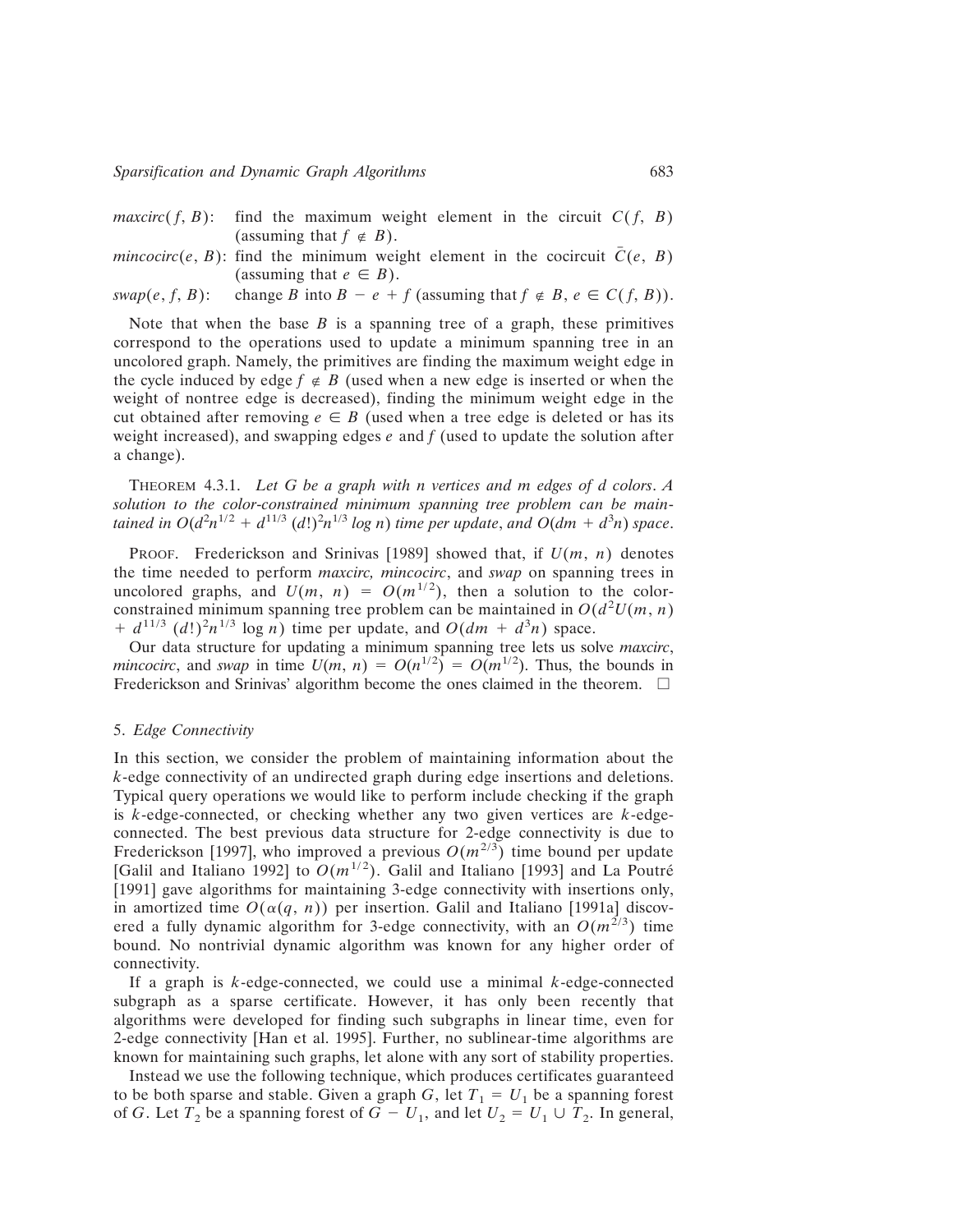let  $T_i$  be a spanning forest of  $G - U_{i-1}$ , and let  $U_i$  be  $U_{i-1} \cup T_i$ . Both Thurimella and Nagamochi and Ibaraki noted the following connection between these graphs and edge connectivity:

LEMMA 5.1 ([THURIMELLA 1989; NAGAMOCHI AND IBARAKI 1992]). *Uk is a certificate of k*-*edge connectivity for G*.

More generally,  $U_k$  and G have the same set of  $(k - 1)$ -cuts, and the same set of *k*-edge-connected components. We need the following stronger result:

# LEMMA 5.2.  $U_k$  *is a strong certificate of k-edge connectivity for G.*

PROOF. Consider any  $k$ -edge-connected graph  $G \cup H$ , and build a certificate in the following way. Start with  $T_1$ , and augment it with edges of  $H$  to be a spanning forest for  $G \cup H$ . Then start with  $T_2$ , and augment it with some of the remaining edges of *H* to be a spanning forest for  $G \cup H$ . In this way, we obtain a collection of forests, which by Lemma 5.3 is a certificate for  $G \cup H$ , and which is a subgraph of  $U_k \cup H$ . Therefore, if  $G \cup H$  is *k*-edge-connected, so is  $U_k \cup$ *H*. On the other hand, if  $G \cup H$  is not *k*-edge-connected, then neither can its subgraph  $U_k \cup H$ . So  $U_k$  is a strong certificate for  $G$ .  $\Box$ 

For any fixed *k*, we can maintain a graph  $U_k$  in time  $O(km^{1/2})$  per update, using *k* copies of Frederickson's minimum spanning forest algorithm. The resulting certificate is stable, since each update involves at most a single edge flip in each of *k* minimum spanning trees.

We are now ready to state our results for edge connectivity.

THEOREM 5.3. *The* 2-*edge*-*connected components of an undirected graph can be maintained in time O*(*n*1/2) *per update*. *Queries asking whether two vertices are in the same component can be answered in O*(*log n*) *time*.

PROOF. We use Frederickson's minimum spanning tree algorithm [Frederickson 1985] to maintain the stable strong certificate  $U_2$ , giving  $f(n, m)$  =  $O(m^{1/2})$ . Each update to the graph translates to  $O(1)$  changes to  $U_2$ . The 2-edge-connected components of  $U_2$  can be maintained in time  $g(n, m)$  =  $O(m^{1/2})$ , with queries whether two vertices are in the same component answered in time  $q(n, m) = O(\log n)$  [Frederickson 1997]. Applying Theorem 3.3.2 gives our result.  $\square$ 

THEOREM 5.4. *The* 3-*edge*-*connected components of an undirected graph can be maintained in time*  $O(n^{2/3})$  *per update and*  $O(n^{2/3})$  *per query.* 

PROOF. We use the same technique, maintaining the 3-edge-connected components in  $U_3$  with the  $O(m^{2/3})$ -time algorithm of Galil and Italiano [1991a].  $f(n, m) = O(m^{1/2})$  as before, and  $g(n, m) = g(n, m) = O(m^{2/3})$ , so the total time is  $O(n^{1/2} + n^{2/3}) = O(n^{2/3})$ .  $\square$ 

THEOREM 5.5. *The* 4-*edge*-*connected components of an undirected graph can be maintained in time*  $O(n\alpha(n))$  *per update.* 

PROOF. We maintain  $U_4$ , and after each update recompute whether the resulting graph is 4-edge-connected. We transform the problem into one of testing 4-vertex connectivity by replacing every vertex by a 2-hub wheel [Galil and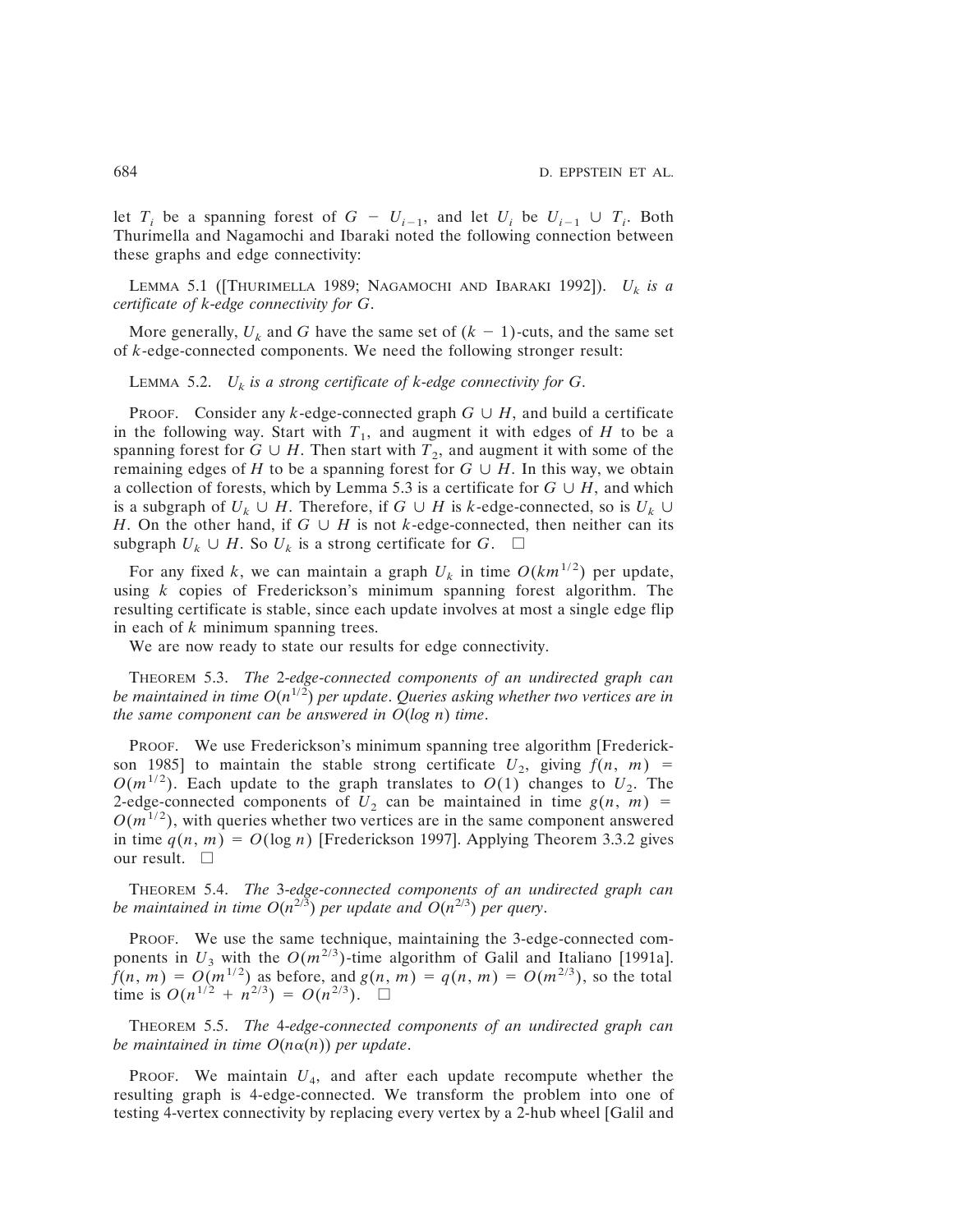Italiano 1991c], and then use the  $O(m + n\alpha(n))$ -time 4-vertex connectivity algorithm of Kanevsky et al. [1991].  $\Box$ 

THEOREM 5.6. *For any fixed constant k*, *information on whether an undirected graph is k*-*edge*-*connected can be maintained in time O*(*n log n*) *per update*.

PROOF. We maintain the stable strong certificate  $U_k$  using our dynamic minimum spanning tree techniques, and check if  $U_k$  is  $k$ -edge-connected after each update using Gabow's  $O(m + n \log n)$ -time algorithm [Gabow 1991a].  $\square$ 

#### 6. *Vertex Connectivity*

Vertex connectivity seems to be harder in general than edge connectivity. The best connectivity testing algorithms are significantly faster for edge connectivity than for vertex connectivity. This relative hardness was made explicit by Galil and Italiano [1991c], who showed how computations of edge connectivity could be reduced to computations of vertex connectivity; no reduction in the reverse direction is known.

Nevertheless, our sparsification technique is still useful here, and provides the first nontrivial fully dynamic algorithms for vertex connectivity. As usual, we must first define our certificates; they will turn out to be a restricted form of the certificates *Uk* used for edge connectivity.

Given a graph *G*, let  $B_1 = C_1$  be a breadth-first spanning forest of *G*; that is, we start from any vertex and perform a breadth-first search until all edges are exhausted; then we continue by restarting at any unvisited node until all connected components of the graph are covered. Such a search is well known to take linear total time. Similarly, let  $B_2$  be a breadth first forest of  $G - C_1$ , and let  $C_2 = C_1 \cup B_2$ . In general, let  $B_i$  be a breadth first forest of  $G - C_{i-1}$ , and let  $C_i = C_{i-1} \cup B_i$ . Cheriyan and Thurimella [1991] prove that  $C_k$  is a certificate for the *k*-vertex-connectedness of *G*. Nagamochi and Ibaraki [1992] showed that a sparse certificate for *k*-vertex connectivity can be found in time  $O(m + n)$ . As before, we need a strengthening of these results.

# LEMMA 6.1.  $C_k$  *is a strong certificate of k-vertex connectivity for G.*

PROOF. Consider a  $(k - 1)$ -vertex cut *S* in any graph  $C_k \cup H$ , partitioning the remaining vertices into two components  $A$  and  $B$ . Obviously,  $H$  can contain no edges from *A* to *B*. Let *x* be the vertex of *S* first visited by the breadth first search defining forest  $B_1$ . Suppose *x* was visited from a vertex in *A*. Then, all the edges from *x* to *B* in *G* will be visited before any edge from another vertex of *S* to *B*. So all such edges will be in  $B_1$  instead of  $C_k - B_1$ , and  $S - x$  forms a (*k* -2)-vertex cut in  $C_k - B_1$ . Continuing in the same way, we see that each breadth-first search eliminates a vertex, and so  $B_k$  must be disconnected. But this can only happen if *S* is also a cutset in *G*, and hence in  $G \cup H$ .

Thus, we see that any cut in  $C_k \cup H$  is also a cut in  $G \cup H$ . The converse follows immediately from the fact that  $C_k$  is a subgraph of *G*. Hence,  $C_k$  is a strong certificate.  $\square$ 

THEOREM 6.2. *The* 2- *and* 3-*vertex connected components of an undirected graph can be maintained in time O*(*n*) *per update*. *The* 4-*vertex connectivity of an undirected graph can be maintained in time*  $O(n\alpha(n))$  *per update.*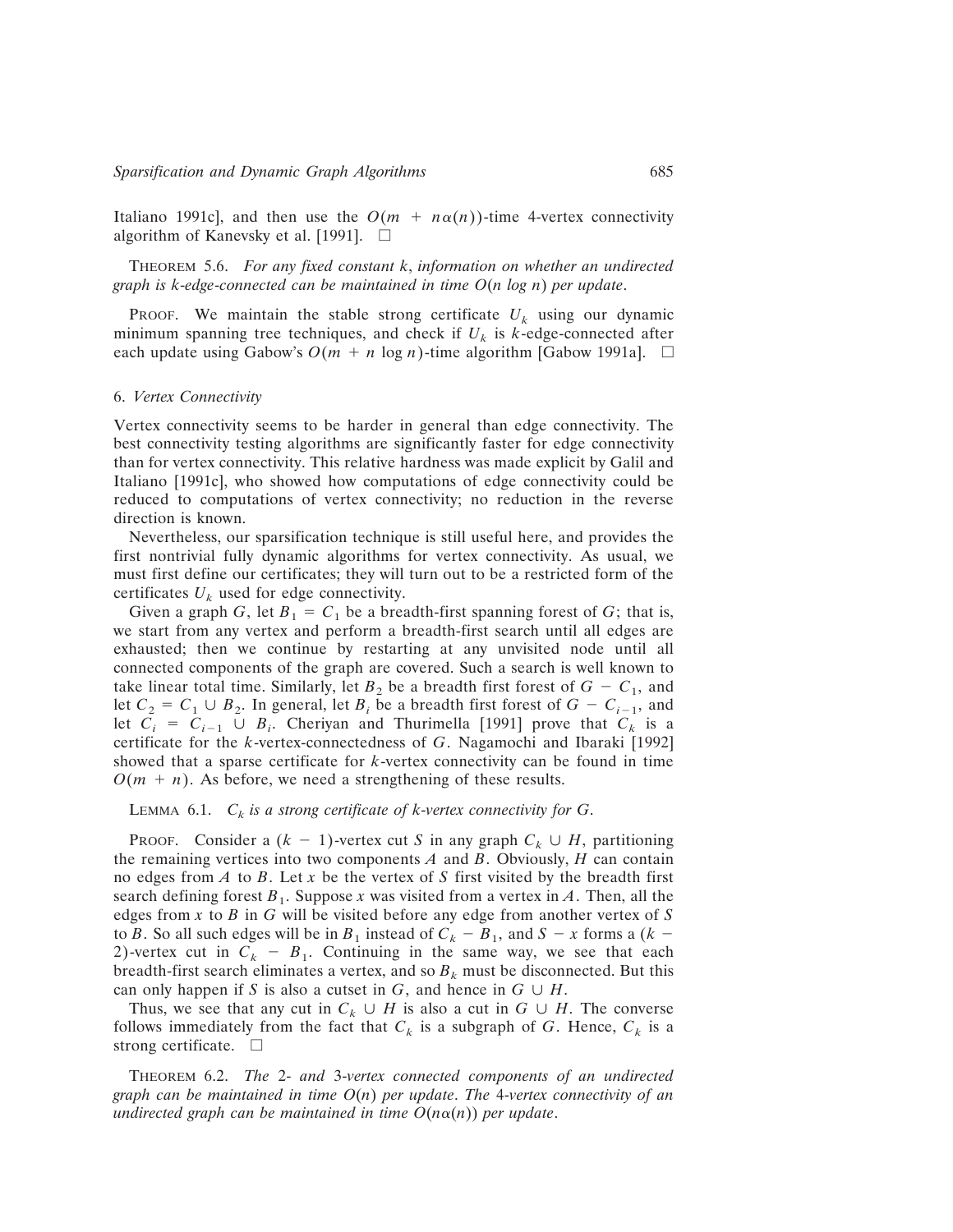PROOF. Each certificate  $C_k$  can be found in time  $f(n, m) = O(km)$  by repeated application of breadth-first search. At the root of the sparsification tree, *k*-vertex connectivity can be tested, and *k*-vertex-connected components identified, in linear time for  $k = 2$  and  $k = 3$  [Hopcroft and Tarjan 1973; Tarjan 1972]. 4-vertex connectivity can be tested in time  $g(n, m) = O(m + n\alpha(n))$ [Kanevsky et al. 1991]. Applying the basic sparsification technique of Theorem 3.1.1 proves the results.  $\Box$ 

#### 7. *Bipartiteness*

In this section, we show how to maintain efficiently information on whether a graph is bipartite, during insertions and deletions of edges. We first give a simple algorithm based on Theorem 3.1.1, which supports each update in  $O(n)$  time.

THEOREM 7.1. *We can perform edge insertions or deletions in a graph*, *and compute whether the graph is bipartite after each update*, *in time O*(*n*) *per update*.

PROOF. Recall that a graph *G* is bipartite if and only if *G* does not contain an odd cycle. Therefore, a spanning forest of *G* together with one more edge inducing an odd cycle, or just a spanning forest if no such edge exists, is a sparse strong certificate of bipartiteness. Since this certificate can be found in linear time, Theorem 3.1.1 proves the result.  $\square$ 

Next, we show how to improve this bound to  $O(n^{1/2})$ , by using more sophisticated data structures combined with the results of Theorem 3.3.2. Note that in order to apply Theorem 3.3.2, we need a stable sparse certificate and a fully dynamic algorithm to be sped up. We use the same certificate as before: namely, we use a spanning forest of *G* plus one additional edge inducing an odd cycle (if there is such an edge).

#### LEMMA 7.2. *The certificates described above form the bases of a matroid*.

PROOF. We described in Section 4.3 one of a number of standard definitions of a matroid, in terms of certain axioms on a family of *independent sets*; here we need only verify those axioms for these certificates. What we want to prove is that the subgraphs of *G* formed either as forests or as forests together with a single edge spanning an odd cycle form the independent sets of a matroid. Clearly, a subgraph of such a subgraph is itself of the same form, so the key property we need to show is the other axiom defining a matroid: if we have two such subgraphs  $C_1$  and  $C_2$ , with  $|C_1| > |C_2|$ , then there is some edge  $e \in C_1$ such that  $C_2 \cup \{e\}$  is also of the above type.

If  $C_1$  spans a larger portion of the graph than  $C_2$ , we can add an edge from  $C_2$ to  $C_1$  and span a larger graph than  $C_2$  alone (this is simply the matroid basis exchange rule applied to the standard spanning forest matroid). Otherwise,  $C_1$ and  $C_2$  span the same portion of  $G$ , but  $C_1$  contains an odd cycle whereas  $C_2$  is a forest. Two-color the connected component of  $C_2$  containing the odd cycle in *C*1. Since the cycle is odd, some edge of it must have both endpoints the same color. But then that edge spans an odd cycle in  $C_2$ , and can be added to  $C_2$  to form a larger independent set.  $\Box$ 

COROLLARY 7.3. *If we arbitrarily supply distinct edge weights to a graph*, *then the subgraph formed by using the minimum spanning forest of a graph together with*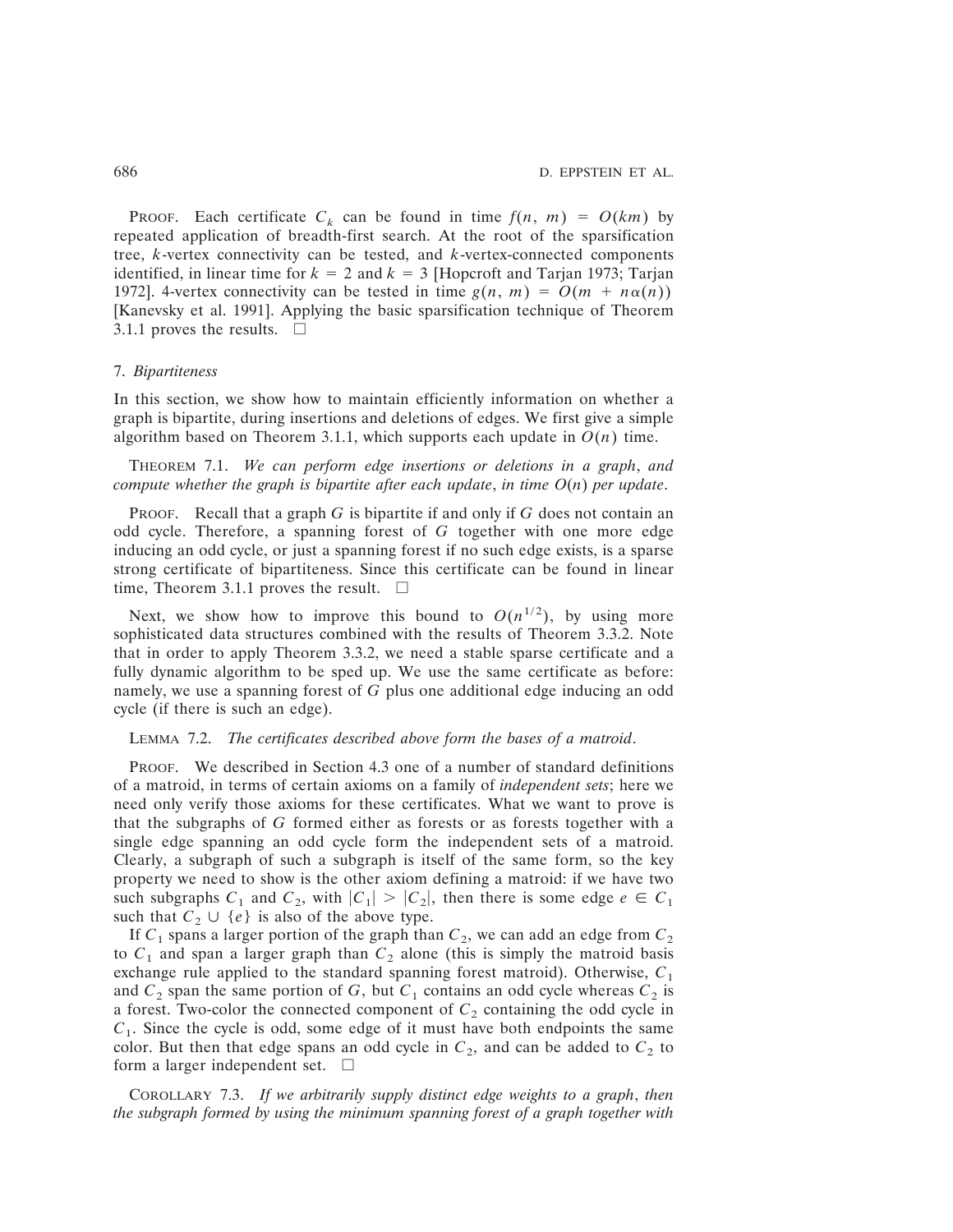# *the minimum weight additional edge forming an odd cycle*, *is a stable certificate for bipartiteness*.

PROOF. The red and blue rules described for minimum spanning trees work for any matroid—the generalized version of the red rule removes the minimum element in any circuit of the matroid, and the generalized blue rule adds the minimum element in each cocircuit of the matroid. The correctness of the blue rule can easily be seen from the more common greedy algorithm for finding the minimum weight base: If we add elements one by one in sorted order, the minimum element of the cocircuit will be examined first, at which point it will certainly be independent of the previously added elements, and so must be part of the minimum weight base. The red rule is just the matroid dual of the blue rule.

The certificate used here is the minimum weight base in the matroid of Lemma 7.2: By the blue rule, we can add the edges of the minimum spanning forest first, at which point the only edge to add is the minimum weight edge inducing an odd cycle. Lemmas 4.1 and 4.2 were proved using only the correctness of the red and blue rules, so their analogues hold and show that the minimum base for any matroid is stable.  $\square$ 

A form of stability would be preserved if we used any additional edge inducing an odd cycle, not necessarily that of minimum weight, since an  $O(1)$  bound on the amount of change per update would follow from the minimum spanning forest's stability. However, there would not then be a unique certificate for each graph, so the mapping required in the definition of stability would not exist. Stable sparsification could still be made to work in this case, but using the minimum weight certificate saves us from having to complicate the definition of stability. The use of matroids in Corollary 7.3 also shows that as in the case of minimum spanning forests stability can be used directly in a simpler way than our general stable sparsification technique.

We next describe a fully dynamic algorithm that maintains the certificates described above in  $O(m^{1/2})$  time per update. This algorithm is an application of the topology tree of Frederickson [1997], and can be viewed as a version of Frederickson's *ambivalent data structures*. We refer the reader to Frederickson [1997] for the details of the method. For our purposes, it is enough to recall from Frederickson [1997] some definitions on restricted multi-level partitions, topology trees, and 2-dimensional topology trees.

We first perform a standard transformation to convert the graph *G* into a graph with maximum vertex degree 3 [Harary 1969]: Suppose  $v \in V$  has degree  $d(v) > 3$ , and is adjacent to vertices  $u_1, u_2, \ldots, u_d$ . In the transformed graph, *v* is replaced by a chain of  $d - 1$  *dashed* edges: namely, we substitute *v* by *d* vertices  $v_1, v_2, \ldots, v_d$ . For each edge  $(v, u)$  of the original graph, in position *i* among the list of edges adjacent to *v* and position *j* among the edges adjacent to *u*, we create an *actual* edge  $(v_i, u_j)$ . We also create *dashed* edges  $(v_i, v_{i+1})$  for  $1 \le i \le d - 1$ . As a result of this transformation, the graph keeps its actual edges, and has an additional  $O(m)$  dashed edges.

Throughout the sequence of updates, a spanning tree *T* of *G* containing all the dashed edges is maintained. A *vertex cluster* with respect to *T* is a set of vertices that induces a connected subgraph on *T*. An edge is *incident* to a cluster if exactly one of its endpoints is inside the cluster. Two clusters are *adjacent* if there is a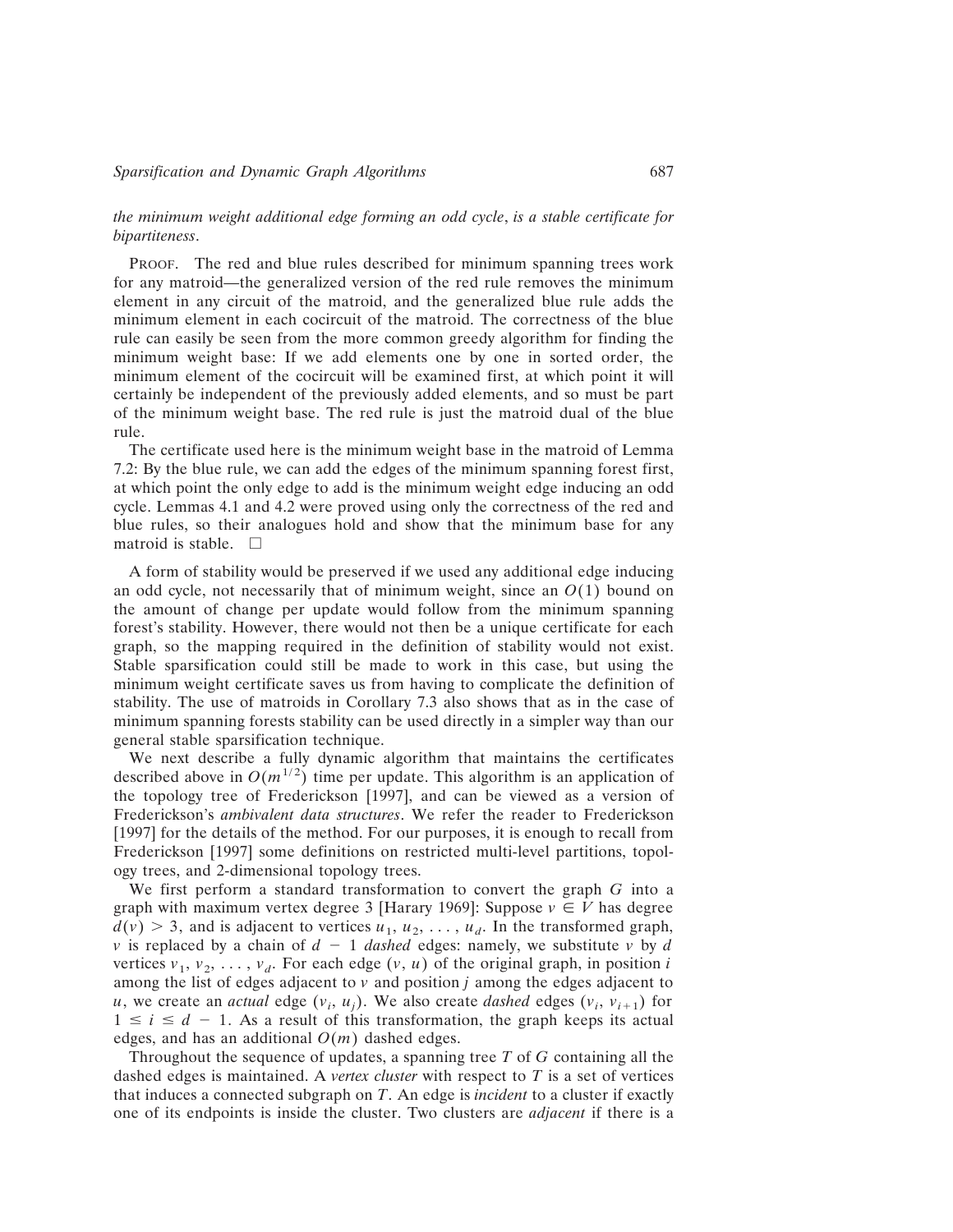tree edge that is incident to both. A *boundary vertex* of a cluster is a vertex that is adjacent in *T* to some vertex not in the cluster. The *external degree* of a cluster is the number of tree edges incident to it.

A *restricted partition of order z* of *G* is a partition of its vertex set *V* into  $O(m/z)$  vertex clusters such that:

- (1) Each set in the partition yields a vertex cluster of external degree at most 3.
- (2) Each cluster of external degree 3 is of cardinality 1.
- (3) Each cluster of external degree less than 3 is of cardinality less than or equal to *z*.
- (4) No two adjacent clusters can be combined and still satisfy the above.

Any cluster in such a partition with more than one vertex will have maximum external degree 2, and therefore all clusters will have at most two boundary vertices.

A *restricted multi-level partition* consists of a collection of restricted partitions of *V* satisfying the following:

- (1) The clusters at level 0 (known as *basic clusters*) form a restricted partition of order *z*.
- (2) The clusters at level  $l \ge 1$  form a restricted partition of order 2 with respect to the tree obtained after shrinking all the clusters at level  $l - 1$ .
- (3) There is exactly one vertex cluster at the topmost level.

Frederickson showed that the number of levels in a restricted multi-level partition is Q(log *n*) [Frederickson 1997].

The *topology tree* is a hierarchical representation of *G* based on *T*. Each level of the topology tree partitions the vertices of *G* into connected subsets called *clusters*. More precisely, given a restricted multi-level partition for *T*, a *topology tree* for *T* is a tree satisfying the following:

- (1) A topology tree node at level *l* represents a vertex cluster at level *l* in the restricted multi-level partition.
- (2) A node at level  $l \ge 1$  has at most two children, representing the vertex clusters at level  $l - 1$  whose union gives the vertex cluster the node represents.

As shown in Frederickson [1997], the update of a topology tree because of an edge swap in *T* consists of two subtasks. First, a constant number of basic clusters (corresponding to leaves in the topology tree) have to be examined and possibly updated. Since each basic cluster has size  $O(z)$ , this can be supported in  $O(z)$ time. Second, the changes in these basic clusters percolate up in the topology tree, possibly causing vertex clusters in the multilevel partition to be regrouped in different ways. This is handled by rebuilding portions of the topology tree in a bottom-up fashion, and involves a constant amount of work to be done on at most *O*(log *n*) topology tree nodes. Consequently, the update of a topology tree because of an edge swap can be supported in time  $O(z + \log n)$  [Frederickson 1997].

A *2-dimensional topology tree* for a topology tree is defined as follows: For every pair of nodes  $V_\alpha$  and  $V_\beta$  at the same level in the topology tree there is a node labeled  $V_\alpha \times V_\beta$  in the 2-dimensional topology tree. Let  $E_T$  be the tree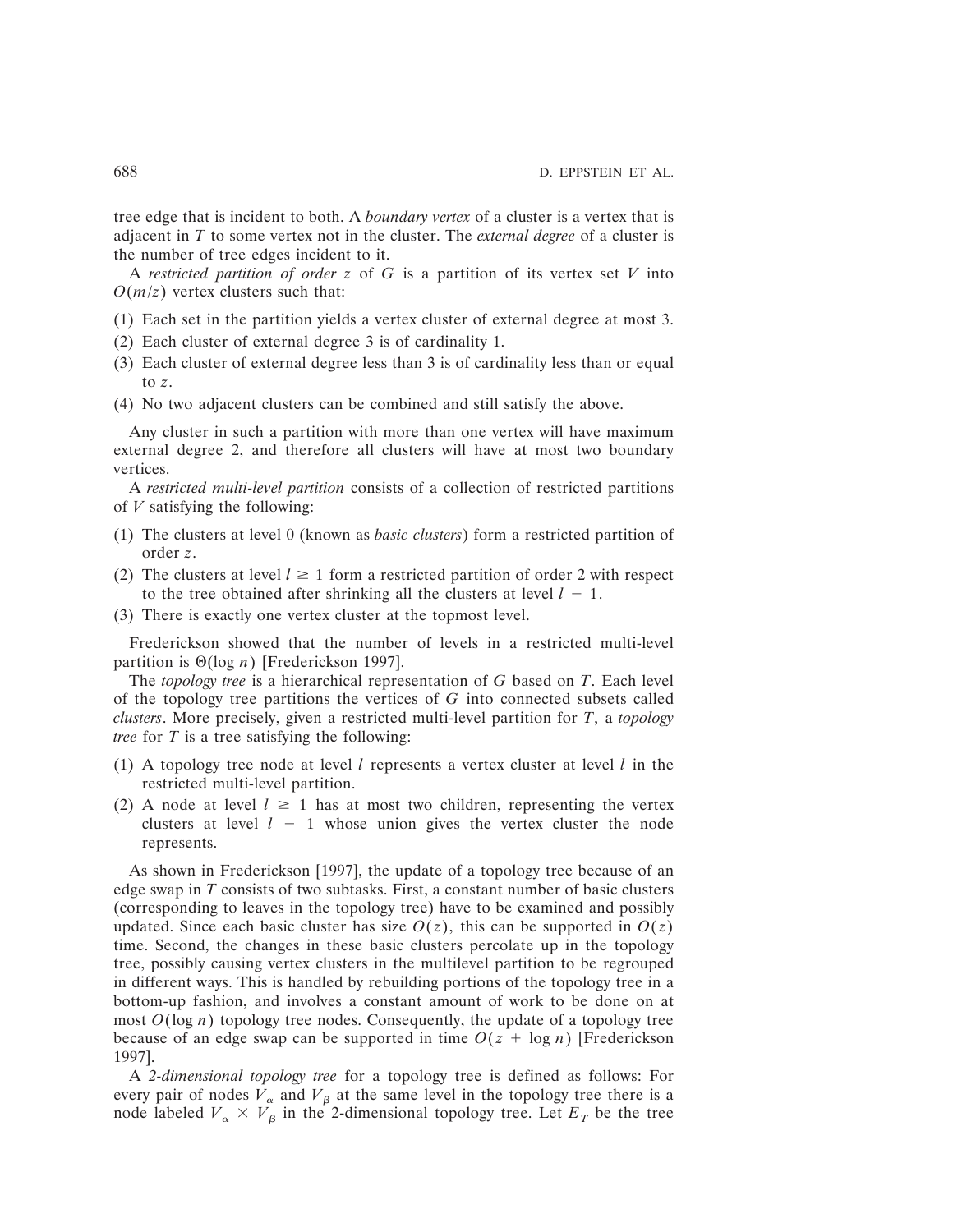edges of *G* (i.e., the edges in the spanning tree *T*): node  $V_\alpha \times V_\beta$  represents all the non-tree edges of *G* (i.e., the edges of  $E - E_T$ ) having one endpoint in  $V_\alpha$ and the other in  $V_{\beta}$ . The root of the 2-dimensional topology tree is labeled  $V \times$ *V* and represents all the non-tree edges of *G*. If a node is labeled  $V_\alpha \times V_\beta$ , and  $V_{\alpha}$  has children  $V_{\alpha i}$ ,  $1 \le i \le p$ , and  $V_{\beta}$  has children  $V_{\beta j}$ ,  $1 \le j \le q$ , in the topology tree, then  $V_{\alpha} \times V_{\beta}$  has children  $V_{\alpha_i} \times V_{\beta_j}$ ,  $1 \le i \le p$ ,  $1 \le j \le q$ , in the 2-dimensional topology tree.

The update of a 2-dimensional topology tree during a swap in its corresponding topology tree can be performed in  $O(m/z)$  time [Frederickson 1997]. The crucial point of this analysis is that only  $O(m/z)$  nodes in the 2-dimensional topology tree need to be looked at and eventually updated during a swap.

The last concept needed from Frederickson [1997] is the concept of *ambivalent data structure*. This is based upon the idea of maintaining a small number of possible alternatives in a data structure, even though only one of them can be valid at any time. The ambivalence in our application comes from not knowing whether a given edge induces an even or odd cycle in the MST; we solve this difficulty by storing two edges at each node of the two-dimensional topology tree, one inducing a cycle of each parity.

We now describe the details of our application of Frederickson's clustering method to bipartiteness. Throughout the sequence of operations, we maintain a spanning tree *T* containing all of the dashed edges, and we make use of a 2-dimensional topology tree to keep track of the parity of the cycles induced by non-tree edges of *G* in this spanning forest. Note that non-tree edges are actual edges, that is, edges of the original graph (before applying the transformation to have vertex degrees no larger than three). Given a non-tree edge  $e \in E - E_T$ , we denote by  $\lambda_e$  the cycle induced in the spanning tree *T* by *e*.

Our data structure will be a topology tree for *T*, and the corresponding 2-dimensional topology tree, both augmented with the following additional information. For each node  $V_i \times V_r$  in the 2-dimensional topology tree, we maintain at most two non-tree edges of *G* between  $V_j$  and  $V_r$ , one for each parity of their induced cycle in *T*.

The other information we maintain is the following: For each selected edge, we maintain in node  $V_i \times V_r$  of the 2-dimensional topology tree the distances between its endpoint in a cluster (either  $V_i$  or  $V_r$ ) and all boundary vertices in the same cluster. By distance between two vertices  $u$  and  $v$ , we mean the number of *actual* edges (i.e., not dashed) in the spanning tree path between *u* and *v*. Finally, for each cluster  $V_i$  we maintain in the corresponding node of the topology tree the distances between all pairs of boundary vertices of *Vj* . Given two vertices  $v_i$  and  $v_j$ , we denote their distance by  $d(v_i, v_j)$ . Since each cluster contains at most three boundary vertices, there will be at most  $O(1)$  distances to be stored at each node of the topology tree and of the 2-dimensional topology tree. As seen before, in order to decide which non-tree edge is to be maintained between  $V_i$  and  $V_r$ , we must be able to check whether two cycles  $\lambda_{f_1}$  and  $\lambda_{f_2}$  have the same parity. The following lemma shows that in order to accomplish this task it is enough to know the distances between the endpoints of  $f_1$  and  $f_2$ , and the boundary vertices in  $V_i$  and  $V_r$ .

LEMMA 7.4. *Let*  $V_i$  *and*  $V_r$  *be any two clusters at the same level of the topology tree, and let*  $f_1$  *and*  $f_2$  *be any two non-tree edges between*  $V_i$  *and*  $V_r$ . Let  $w_i$  *be a*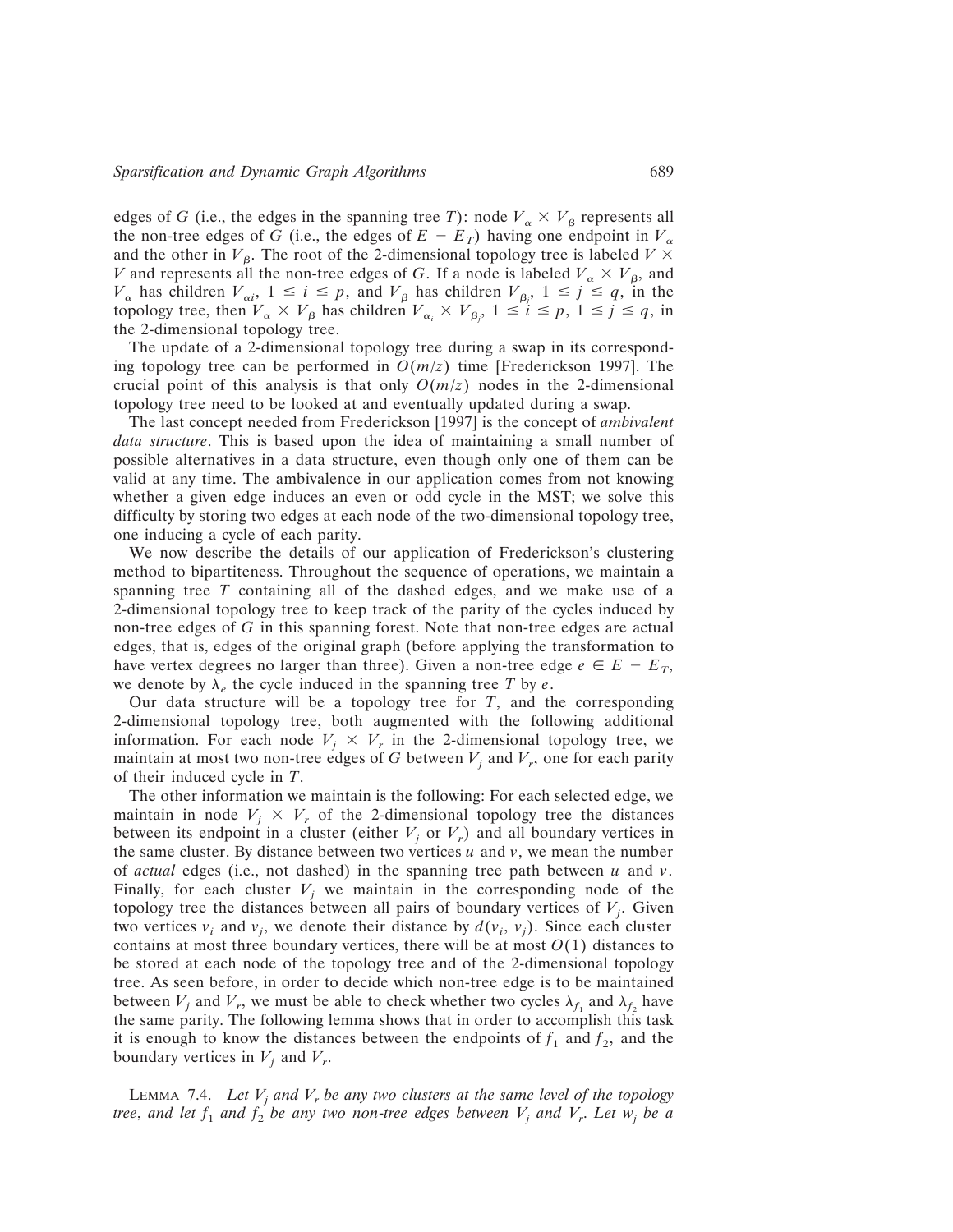*boundary vertex of Vj* , *and let wr be a boundary vertex of Vr*. *Let j*<sup>1</sup> *and j*<sup>2</sup> *be respectively the endpoints of*  $f_1$  *and*  $f_2$  *in*  $V_j$  *and let*  $r_1$  *and*  $r_2$  *be respectively the endpoints of f*<sub>1</sub> *and f*<sub>2</sub> *in V<sub>r</sub>. The two cycles*  $\lambda_{f_1}$  *and*  $\lambda_{f_2}$  *have the same parity if and only if the quantity*  $d(j_1, w_j) + d(j_2, w_j) + d(r_1, w_r) - d(r_2, w_r)$  *is even.* 

PROOF. Let  $\pi_j$  be the tree path (which is entirely contained in cluster  $V_j$ ) between  $j_1$  and  $j_2$ , and let  $\pi_r$  be the tree path (which is entirely contained in  $V_r$ ) between  $r_1$  and  $r_2$ . Note that  $\pi_j$ ,  $f_1$ ,  $\pi_r$  and  $f_2$  form a cycle  $C(f_1, f_2)$  in G. We prove the lemma by proving the following two claims:

- (1)  $\lambda_{f_1}$  and  $\lambda_{f_2}$  have the same parity if and only if  $C(f_1, f_2)$  has an even number of edges.
- (2)  $C(f_1, f_2)$  has an even number of edges if and only if  $d(j_1, w_j) + d(j_2, w_j) + d(j_3, w_j)$  $d(r_1, w_r) + d(r_2, w_r)$  is even.

We first prove claim (1). Consider the subgraph formed by the symmetric difference of  $\lambda_{f_1}$  and  $\lambda_{f_2}$ . It is easy to see that it consists of  $\pi_j$ ,  $\pi_r$ ,  $f_1$ , and  $f_2$  and therefore (1) follows.

We now turn to claim (2). The length of  $C(f_1, f_2)$  is  $(|\pi_j| + |\pi_r| + 2)$ . The tree path between  $j_1$  and  $w_j$  unioned with the path between  $j_2$  and  $w_j$  gives a path (not necessarily simple) between  $j_1$  and  $j_2$ . Consequently, it must contain  $\pi_j$  as a subpath and  $d(j_1, w_j) + d(j_2, w_j)$  must be equal to  $(|\pi_j| + 2q_j)$  for some  $q_j \ge$ 0 ( $q_j = 0$  if and only if  $w_j$  is in  $\pi_j$ ). Similarly,  $d(r_1, v_r) + d(r_2, v_r) = (|p_r| +$  $2q_r$ ) for some  $q_r \ge 0$  ( $q_r = 0$  if and only if  $w_r$  is in  $\pi_r$ ). So,  $d(j_1, w_j) + d(j_2,$  $(w_j) + d(r_1, w_r) + d(r_2, w_r) = (|p_j| + |p_r| + 2q_j + 2q_r)$ , which has the same  $\text{parity as } ([p_j] + |p_r| + 2) = |C(f_1, f_2)|. \quad \Box$ 

Since the cycles  $\lambda_{f_1}$  and  $\lambda_{f_2}$  depend on how clusters  $V_j$  and  $V_r$  are connected in the spanning tree  $T$ , we cannot determine the parity of either  $\lambda_{f_1}$  or  $\lambda_{f_2}$  by looking only at  $V_i$  and  $V_r$ . However, Lemma 7.4 tells us that knowing the distances between the endpoints of  $f_1$  and  $f_2$  and the boundary vertices of  $V_i$  and  $V_r$  is enough to decide whether these two cycles have the same parity or not. This is particularly important, since (contrary to the parity of a cycle) the information about these distances is local to a cluster and needs no update as long as the cluster does not change.

We now show how to maintain the extra information stored in the nodes of the augmented topology tree and of the augmented 2-dimensional topology tree whenever these trees undergo an update such as an edge swap.

The extra information stored in the augmented topology tree can be updated as follows. If the swap causes a basic cluster to be split or merged, we recompute the new cluster  $V_j$ , together with all the edges incident to it, and their distance from the boundary vertices of *Vj* . While percolating this update up in the topology tree, we follow the algorithm of Frederickson [1997]. The only difference is in how we update the information about the distance of the boundary vertices. Assume we are handling an affected cluster  $V_j$ , that consists of two children clusters  $V_{j'}$  and  $V_{j''}$  joined by edge (*w'*, *w*"). Let *w'* be a boundary vertex of  $V_j$ , and *w*<sup>*n*</sup> be a boundary vertex of  $V_{j''}$ . The distance  $d(v', v'')$  in  $V_j$ between a boundary vertex  $v'$  previously in  $V_{j'}$  and a boundary vertex  $v''$ previously in  $V_{j''}$  can be computed in  $O(1)$  time by considering  $d(v', w')$ (available in  $V_i$ ),  $d(w'', v'')$  (available in  $V_{i''}$ ) and the edge (*w'*, *w*"). This adds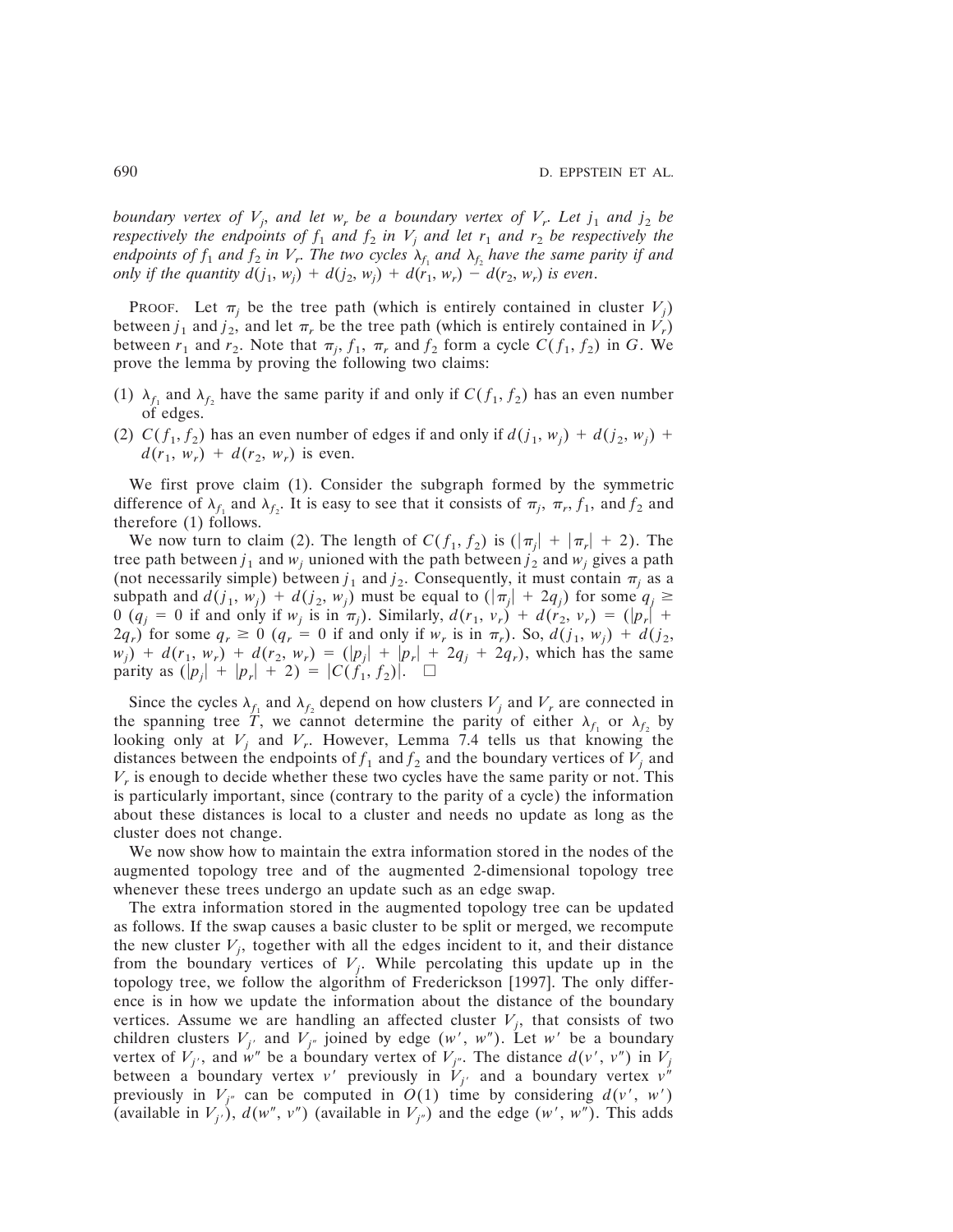only extra  $O(1)$  time per node considered, and consequently keeps the bound required to update the augmented topology tree  $O(z + \log n)$ .

We now turn to the update of the augmented 2-dimensional topology tree.

LEMMA 7.5. *The augmented topology tree and* 2-*dimensional topology tree can be initialized in*  $O(m)$  *<i>time and space, and updated in*  $O(m^{1/2})$  *time.* 

PROOF. Recall that as shown in Frederickson [1985; 1997] updating a 2 dimensional topology tree can be done by performing a constant amount of work on  $O(m/z)$  nodes. To generate the new augmented 2-dimensional topology tree, we follow the same ideas as in Frederickson [1985; 1997]. We only sketch here the differences with that algorithm. For each basic cluster  $V_i$  that has changed, do the following. For each other basic cluster  $V_r$  and for each set of nontree edges between  $V_i$  and  $V_r$ , find the edges (at most two) that will be stored in  $V_i \times$ *Vr*. By Lemma 7.4, this can be done by using the distances computed for clusters  $V_i$  and  $V_r$  and stored in the topology tree. We now describe how to update the selected edges for an internal node  $V_i \times V_r$  of the 2-dimensional topology tree. Denote by  $V_{j'}$  and  $V_{j''}$  the subclusters children of  $V_j$  in the topology tree, and by  $V_{r}$  and  $V_{r}$ <sup>n</sup> the subclusters children of  $V_{r}$ . (This is the more general case, since either  $V_j$  or  $V_r$  can consist of only one subcluster). We compute the selected edges of  $V_j \times V_r$  starting from the selected edges of the four nodes  $V_{j'} \times V_{r}$ ,  $V_{j'} \times V_{r''}, V_{j''} \times V_{r'}$ , and  $V_{j''} \times V_{r''}$ , as follows.

The minimum weight edge between  $V_j$  and  $V_r$  of a given parity must come from some combination of  $V_{j'} \times V_{r}$ ,  $V_{j'} \times V_{r''}$ ,  $V_{j''} \times V_{r}$ , and  $V_{j''} \times V_{r''}$ , and will be the minimum weight edge of its parity in that combination. We compare the parities of the (at most eight) such edges, using Lemma 7.4, to determine the selected edges for  $V_i \times V_r$ . Again, this shows how the augmented 2-dimensional topology tree can be updated in  $O(m/z)$  time.  $\square$ 

THEOREM 7.6. *We can perform edge insertions or deletions in a graph*, *and compute whether the graph is bipartite after each update, in time*  $O(n^{1/2})$  *per update.* 

PROOF. After performing any update on the augmented 2-dimensional topology tree, the minimum weight edge inducing an odd cycle in the minimum spanning forest must be one of the two selected edges for the node  $V \times V$  at the root of the 2-dimensional topology tree. We can test one or both such edges by computing the length of the induced cycle, using Sleator and Tarjan's dynamic tree data structure. If no such edge is selected, or one edge is selected but yields an even cycle, then the graph is bipartite and no odd cycle exists. Thus, the augmented topology tree and 2-dimensional topology tree yields an  $O(m^{1/2})$ update algorithm for maintaining our certificate for bipartiteness, as well as  $O(m^{1/2})$  fully dynamic algorithm for maintaining information about the bipartiteness of a graph. Applying Theorem 3.3.2 gives the result.  $\Box$ 

Note that we can also answer queries, specifying the colors of two vertices of the graph and asking whether there exists a two-coloring of the graph with those colors, in the same time bounds, simply by examining the parity of the length of the path between the two vertices in the minimum spanning forest.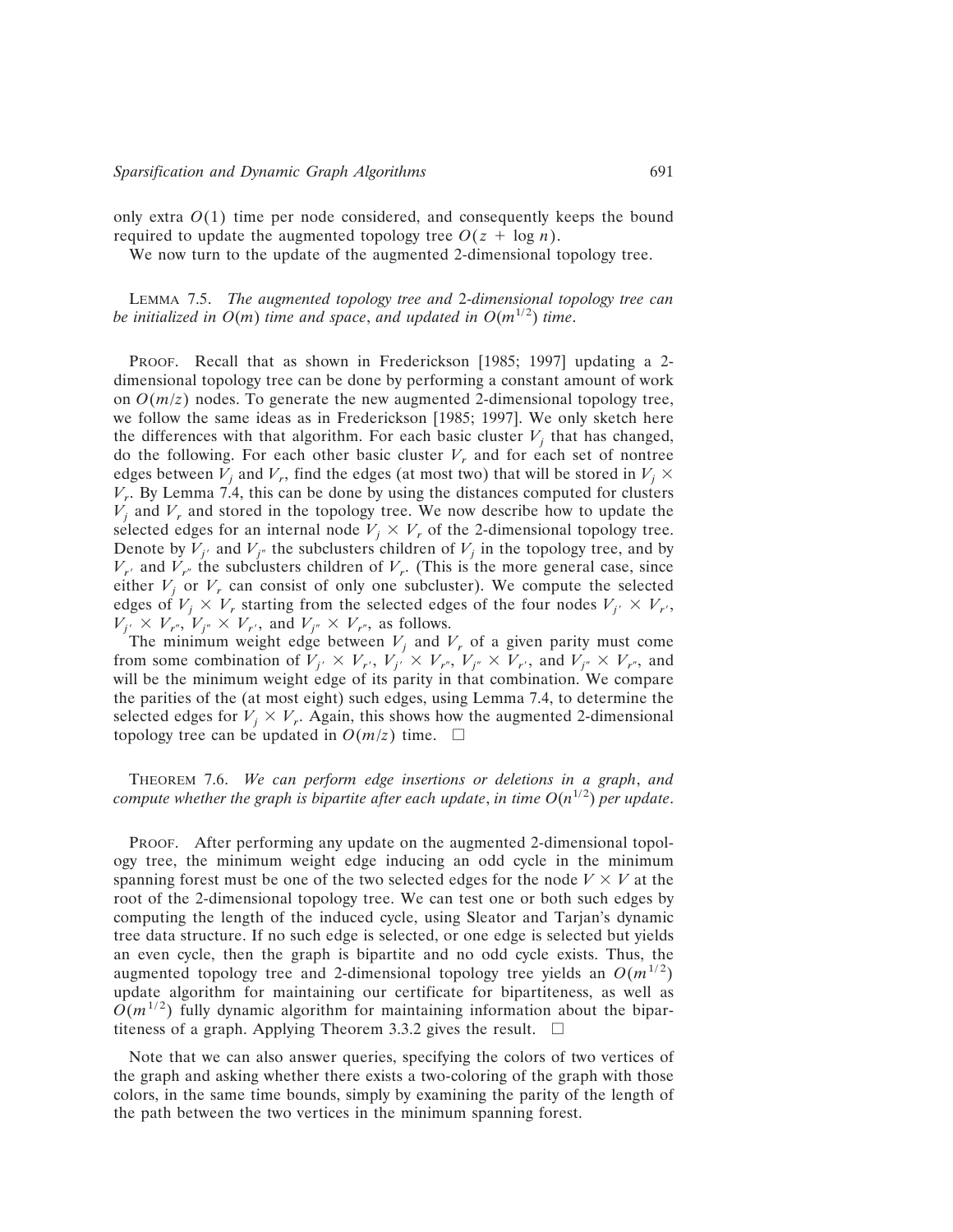#### 8. *Faster Insertions*

We saw earlier that the property of bipartiteness can be maintained in  $O(n)$  time per update. Using Theorem 3.4.1, we can improve this result by combining sparsification with a partially dynamic algorithm for the same problem:

LEMMA 8.1. *In linear time*, *we can construct a data structure for a bipartite graph such that each additional edge can be added*, *and the bipartiteness of the resulting graph tested, in amortized time*  $O(\alpha(n))$ .

PROOF. We modify the well-known union–find data structure. We represent each vertex by a set element, and each connected component of the graph by a set. Sets in the union–find data structure are represented by trees; we augment the data structure so that each tree edge stores a bit of information, denoting the parity of the paths between the two elements it connects. When a new graph edge is added between points in different sets, we connect the roots of the two sets with an edge of the appropriate parity. When a new edge connects points in the same set, we must test whether it forms an odd cycle, by compressing the paths from those points to the root of the set, and examining the parity of the resulting edges. If an odd cycle is found, all further insertions can be ignored. All operations can be performed in the same time as the basic union–find algorithm, which is well known to have an  $O(\alpha(n))$  amortized time bound.  $\square$ 

THEOREM 8.2. *We can construct a data structure for testing bipartiteness for which each insertion can be performed in time*  $O(\alpha(n))$  *and each deletion can be performed in time*  $O(n \log(m/n))$ *.* 

PROOF. We combine the data structure above with Theorem 3.4.1.  $\Box$ 

We next apply this technique to the spanning tree and connectivity problems we solved using the other versions of our sparsification technique.

THEOREM 8.3. *The minimum spanning forest of a graph can be maintained in time O*(*log n*) *per insertion and O*(*n log*(*m*/*n*)) *per deletion*.

PROOF. We apply Theorem 3.4.1 using a partially dynamic algorithm based on the dynamic tree data structure of Sleator and Tarjan [1983].  $\square$ 

THEOREM 8.4. *The connected*, 2- *and* 3-*edge*-*connected*, *and* 2- *and* 3-*vertexconnected components of a graph can be maintained in amortized time*  $O(\alpha(q, n))$ *per insertion or query and O*(*n log*(*m*/*n*)) *per deletion*, *where q is the total number of queries made*.

PROOF. For connected components, we use the well known union–find algorithm as our partially dynamic data structure. For 2-connected components of either type, we use the partially dynamic algorithms of Westbrook and Tarjan [1992]. For 3-edge-connected components, we use the algorithm of La Poutré [1991]. For 3-vertex-connected components we use an algorithm of La Poutré, van Leeuwen, and Overmars (personal communication cited in Di Battista and Tamassia [1990]).  $\square$ 

THEOREM 8.5. *The* 4-*vertex connectivity of a graph can be maintained in time O*(*log n*) *per insertion and O*(*n log n*) *per deletion*.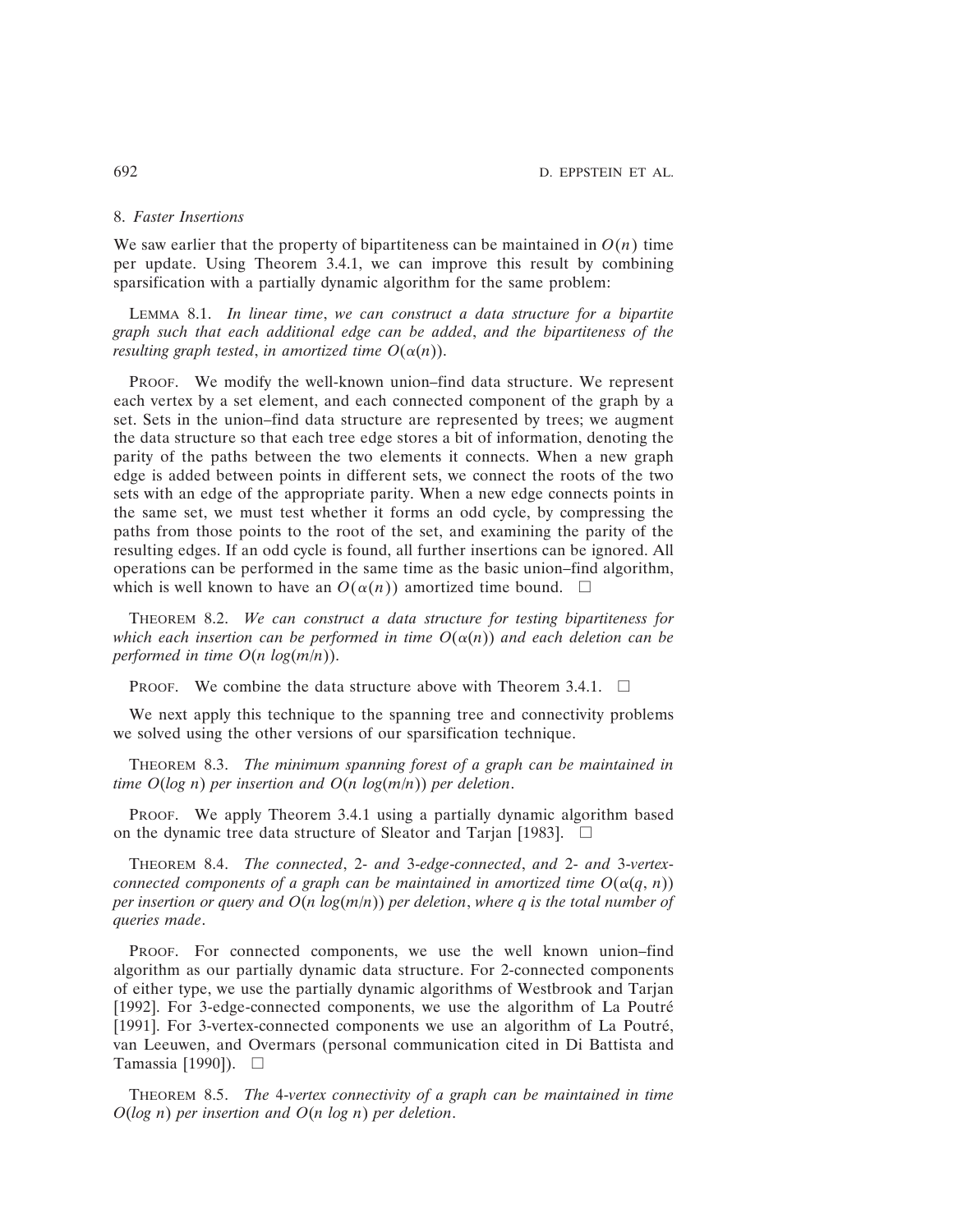PROOF. We use a data structure of Kanevsky et al. [1991], for which a sequence of *l* insertions takes time  $O(n \log n + l)$ . Thus,  $p(n, m) = O(1)$ ,  $f(n, m) = O(m + n \log n)$ , and the result follows from Theorem 3.4.1.  $\Box$ 

#### 9. *Conclusions and Recent Work*

We have presented a new technique, called sparsification, that proves to be very useful in the design of fully dynamic graph algorithms. As an application, we have presented new improved algorithms for dynamic minimum spanning forests, and for several types of dynamic edge and vertex connectivity. Sparsification can also be applied to static problems such as computing the *k* smallest spanning trees of a graph. The technique is quite general and uses previous algorithms as subroutines. Subsequent research has expanded our results and confirmed the importance of the sparsification technique.

While sparsification has many applications in algorithms for arbitrary graphs, it seemed unlikely that it could be used to speed up algorithms for families of graphs that are already sparse, such as planar graphs. However, in recent work [Eppstein et al. 1996; 1998], we applied sparsification to dynamic planar graph problems, by expanding the notion of strong certificate introduced in this paper to graphs in which a subset of the vertices are denoted as *interesting*; these certificates may reduce the size of the graph by removing uninteresting vertices. Using this notion, we defined a type of sparsification based on *separators*, small sets of vertices the removal of which splits the graph into roughly equal size components. Repeatedly finding separators in these components gives a *separator tree*, which we also use as our sparsification tree; the interesting vertices in each certificate will be those vertices used in separators at higher levels of the tree.

Fernández-Baca et al. [1996] have applied the sparsification technique described here to an alternate type of dynamic graph problem: one in which edge weights do not change by discrete update events, but rather in which the edge weights are linear functions of a time parameter. They showed how to use these techniques to quickly construct the sequence of minimum spanning trees produced by such an input, or to find values of the time parameter satisfying certain criteria.

Henzinger and La Poutré [1995] used sparsification to solve fully dynamic 2-vertex-connectivity in time  $O(\sqrt{n} \log n \log(m/n))$ , improving the bounds given here. Henzinger and King have given randomized algorithms for some of the problems described in this paper, including connectivity, 2-edge connectivity, 2-vertex connectivity, and bipartiteness improving their expected time bounds to polylogarithmic [Henzinger and King 1995a; 1995b]. Very recently, Henzinger and King [1997] presented an  $O(m^{1/3} \log n)$  algorithm for the dynamic minimum spanning tree problem: combined with sparsification, this improves the  $O(n^{1/2})$ bound given in this paper.

Sparsification is very simple to implement and likely to be used in practice, as shown in some recent work. Experimental comparison of some of the dynamic connectivity algorithms has been performed by Alberts et al. [1997]. The method compared the basic sparsification algorithm (having a worst-case update bound of  $O(n \log(m/n))$ ) with a randomized method based on that of Henzinger and King (having an expected amortized bound of  $O(\log^3 n)$ ). The sparsification method worked well for small update sequences, but the other method was faster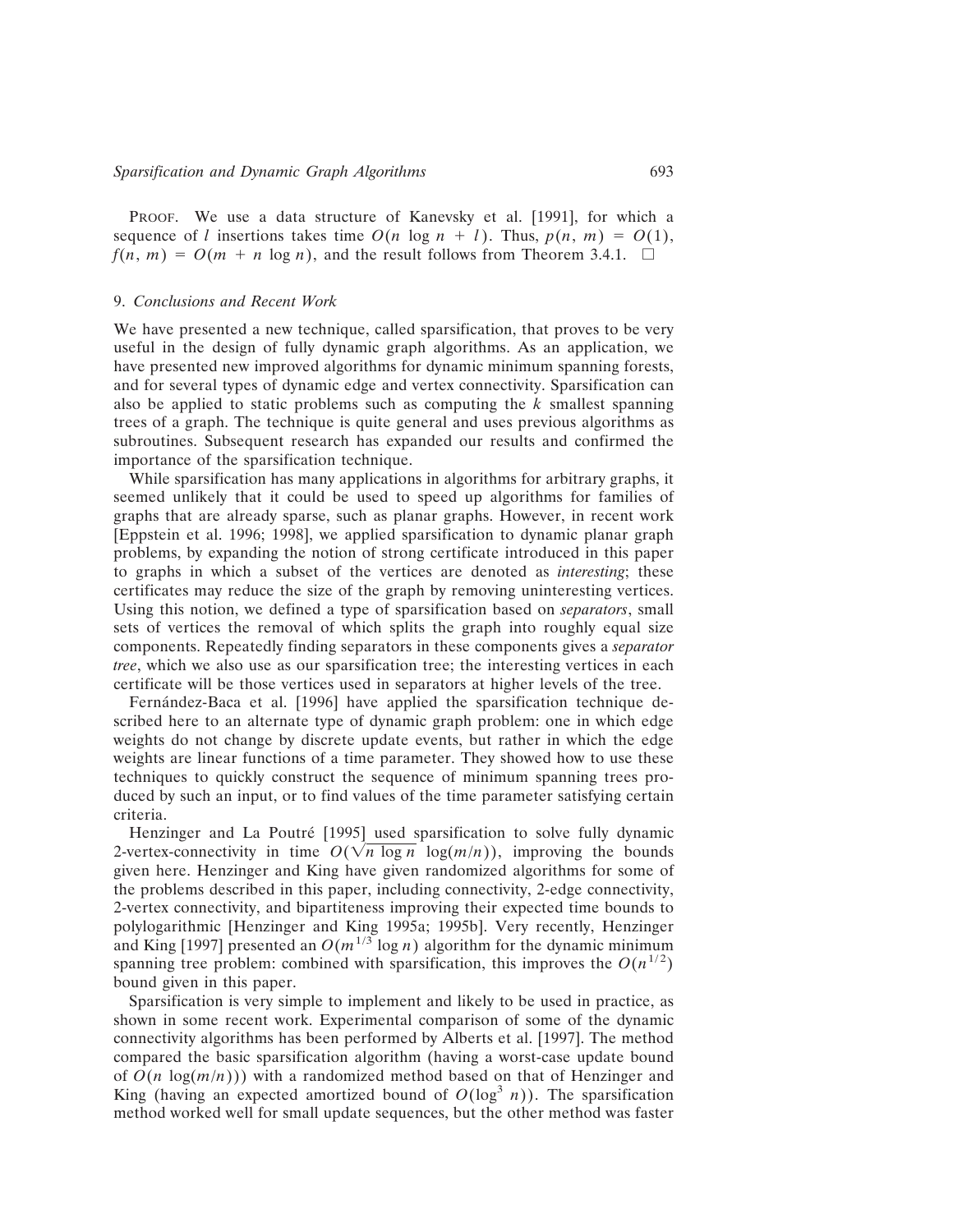on longer sequences. It remains to be seen how well stable sparsification would perform in similar experiments. Alberts et al. [1997] also showed that in the average case for sufficiently random inputs, a simple sparsification tree based on edge subdivision performs as well as the vertex-subdivision method we described in Theorem 3.1.1. Very recently, Amato et al. [1997] performed an extensive experimental study of dynamic algorithms for minimum spanning tree problems, and showed that stable sparsification has small constants and yields fast algorithms even on small graphs.

# 10. *Open Problems*

Beyond the question of general improvement in any of our bounds, some specific open questions remain to be solved.

First, to what extent can we take advantage of possible imbalances in insertion and deletions? Theorem 3.4.1 provides algorithms with extremely fast insertion times, and relatively slow deletion times. Theorem 3.3.2 on the other hand provides algorithms in which the insertion and deletion times are approximately equal. Can we combine these results to trade off the two time bounds against each other, for situations in which insertions should be faster than deletions by less than a linear factor? Recent work of Henzinger and King [1995b; 1995a; 1997] seems to shed some light on this direction.

Second, for minimum spanning forests, bipartiteness, connectivity, and 2- and 3-edge connectivity, we can achieve sublinear update times. As noted above, this was also achieved by Henzinger and La Poutré [1995] for 2-vertex connectivity. Can these results be extended to higher orders of connectivity?

Third, can we allow other update operations besides edge insertion and deletion? Vertices can be inserted, and isolated vertices deleted, in the same times as edge insertion and deletion, if we maintain the size of each group of edges to be some number  $N$  near  $n$  that changes less frequently than  $n$  itself. Is there some way of allowing rapid deletion of vertices that may still be connected to many edges?

Fourth, lower bounds on the problems we solve deserve further study. Berman et al. [1990] claim such results for dynamic minimum spanning trees and various connectivity problems, but their bounds only hold if unreasonably small limits are placed on preprocessing time. Recently, Fredman and Henzinger [1997] proved an  $\Omega(\log n / \log \log n)$  lower bound per operation for fully dynamic *k*-edge connectivity in the cell-probe model of computation. Can the gap between upper and lower bounds for these problems be tightened? Furthermore, can we prove nontrivial lower bounds for the other problems? We can prove that sparsification does not work for certain problems; for instance if  $\mathcal P$  is the property of having a perfect matching, the only strong certificate for any graph is the graph itself. Further work on the inability of sparsification to solve certain problems was recently presented by Khanna et al. [1996].

ACKNOWLEDGMENTS. We are grateful to Yefim Dinitz and Tom Spencer for useful comments, and to Greg Frederickson for suggesting the application of sparsification to color-constrained minimum spanning trees.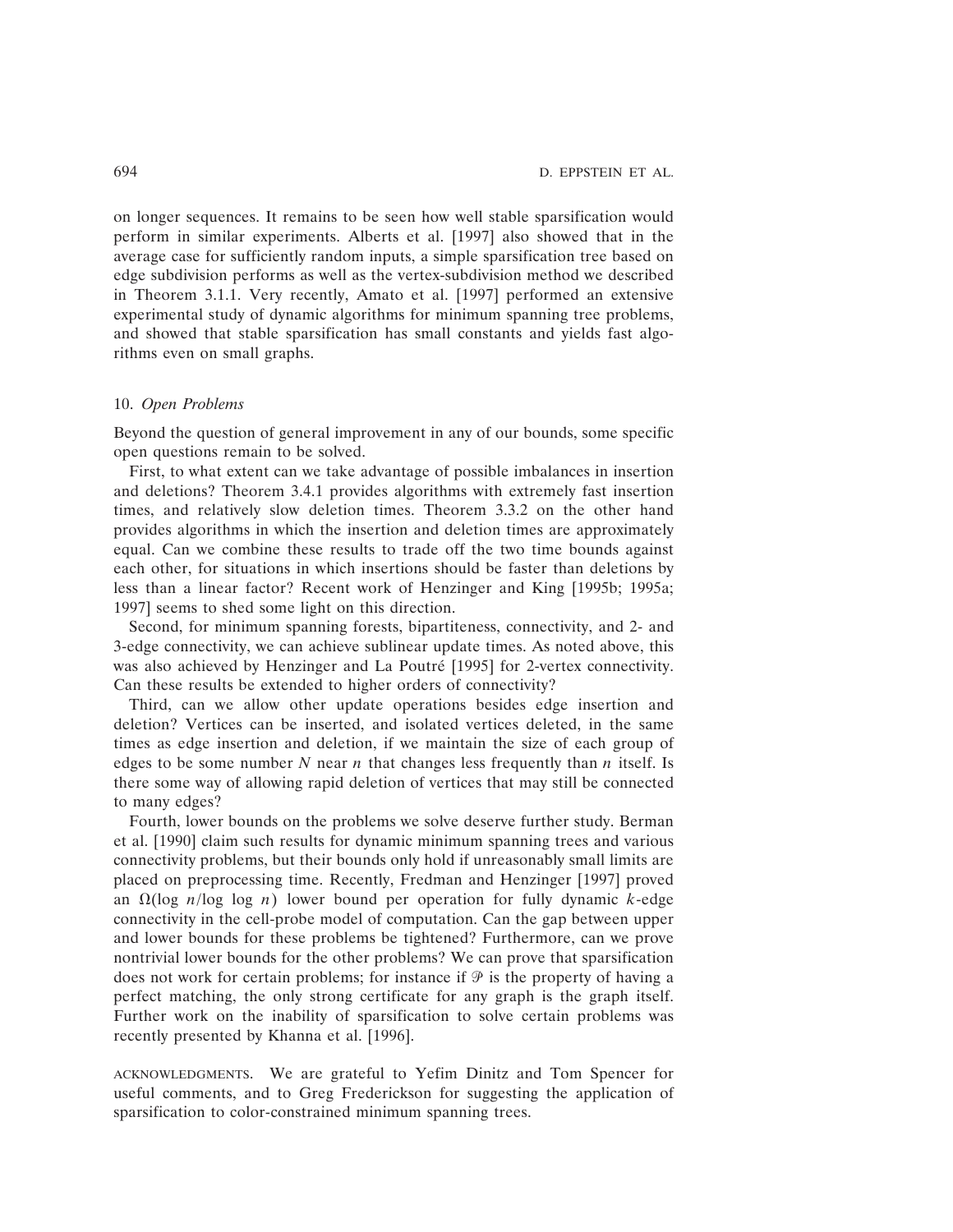#### **REFERENCES**

- ALBERTS, D., CATTANEO, G., AND ITALIANO, G. F. 1997. An empirical study of dynamic graph algorithms. *ACM J. Exper. Algorithmics*, to appear.
- AMATO, G., CATTANEO, G., AND ITALIANO, G. F. 1997. Experimental analysis of dynamic minimum spanning tree algorithms. In *Proceedings of the 8th Annual ACM-SIAM Symposium on Discrete Algorithms*. ACM, New York, pp. 314–323.
- BERMAN, A. M., PAULL, M. C., AND RYDER, B. G. 1990. Proving relative lower bounds for incremental algorithms. *Acta Inf. 27*, 665–683.
- CHERIYAN, J., KAO, M. Y., AND THURIMELLA, R. 1993. Scan-first search and sparse certificates–An improved parallel algorithm for k-vertex connectivity. *SIAM J. Comput. 22*, 157–174.
- CHERIYAN, J., AND THURIMELLA, R. 1991. Algorithms for parallel k-vertex connectivity and sparse certificates. In *Proceedings of the 23rd Annual ACM Symposium on the Theory of Computing* (New Orleans, La., May 6–8). ACM, New York, pp. 391–401.
- DI BATTISTA, G., AND TAMASSIA, R. 1990. On-line graph algorithms with SPQR-trees. In *Proceedings of the 17th International Collquium on Automata, Languages and Programming*. Lecture Notes in Computer Science, vol. 443. Springer-Verlag, Berlin, Germany, pp. 598–611.
- DIETZ, P., AND SLEATOR, D. 1987. Two algorithms for maintaining order in a list. In *Proceedings of the 19th Annual ACM Symposium on the Theory of Computing* (New York, N.Y., May 25–27). ACM, New York, pp. 365–372.
- DIXON, B., RAUCH, M., AND TARJAN, R. E. 1992. Verification and sensitivity analysis of minimum spanning trees in linear time. *SIAM J. Comput*., 1184–1192.
- EPPSTEIN, D. 1992. Finding the k smallest spanning trees. *BIT 32*, 237–248.
- EPPSTEIN, D. 1994a. Offline algorithms for dynamic minimum spanning tree problems. *J. Algor. 17*, 237–250.
- EPPSTEIN, D. 1994b. Tree-weighted neighbors and geometric k smallest spanning trees. *Int. J. Comput. Geom. Appl. 4*, 229–238.
- EPPSTEIN, D., GALIL, Z., ITALIANO, G. F., AND SPENCER, T. H. 1996. Separator based sparsification I. Planarity testing and minimum spanning trees. *J. Comput. Syst. Sci, 52*, 1 (Feb.), 3–27.
- EPPSTEIN, D., GALIL, Z., ITALIANO, G. F., AND SPENCER, T. H. 1998. Separator based sparsification II. Planarity testing and minimum spanning trees. *SIAM J. Comput*., to appear.
- EPPSTEIN, D., ITALIANO, G. F., TAMASSIA, R., TARJAN, R. E., WESTBROOK, J., AND YUNG, M. 1992. Maintenance of a minimum spanning forest in a dynamic plane growth. *J. Algor. 13*, 33–54.
- FEDER, T., AND MIHAIL, M. 1992. Balanced matroids. In *Proceedings of the 24th Annual ACM Symposium on the Theory of Computing* (Victoria, B.C., Canada, May 4–6). ACM, New York, pp. 26–38.
- FERNANDEZ-BACA, D., SLUTZKI, G., AND EPPSTEIN, D. 1996. Using sparsification for parametric minimum spanning tree problems. *Nordic J. Comput. 3*, 4 (Winter), 352–366 (Special issue for the 5th SWAT).
- FREDERICKSON, G. N. 1985. Data structures for on-line updating of minimum spanning trees. *SIAM J. Comput. 14*, 781–798.
- FREDERICKSON, G. N. 1997. Ambivalent data structures for dynamic 2-edge-connectivity and k smallest spanning trees. *SIAM J. Comput. 26*, 2 (Apr.), 484–538.
- FREDERICKSON, G. N., AND SRINIVAS, M. A. 1989. Algorithms and data structures for an expanded family of matroid intersection problems. *SIAM J. Comput. 18*, 112–138.
- FREDMAN, M. L., AND HENZIGER, M. R. 1997. Lower bounds for fully dynamic connectivity problems in graphs. *Algorithmica*, to appear.
- GABOW, H. N. 1991a. Applications of a poset representation to edge connectivity and graph rigidity. In *Proceedings of the 32nd IEEE Symposium on Foundations of Computer Science*. IEEE, New York, pp. 812–821.
- GABOW, H. N. 1991b. A matroid approach to finding edge connectivity and packing arborescenes. In *Proceedings of the 23rd Annual ACM Symposium on the Theory of Computing* (New Orleans, La., May 6–8). ACM, New York, pp. 112–122.
- GABOW, H. N., AND STALLMAN, M. 1985. Efficient algorithms for graphic matroid intersection and parity. In *Proceedings of the 12th International Colloquium of Automata, Languages, and Programming*. Lecture Notes in Computer Science, vol. 194. Springer-Verlag, Berlin, Germany, pp. 339–350.
- GALIL, Z., AND ITALIANO, G. F. 1991a. Fully dynamic algorithms for 3-edge-connectivity. Unpublished manuscript.